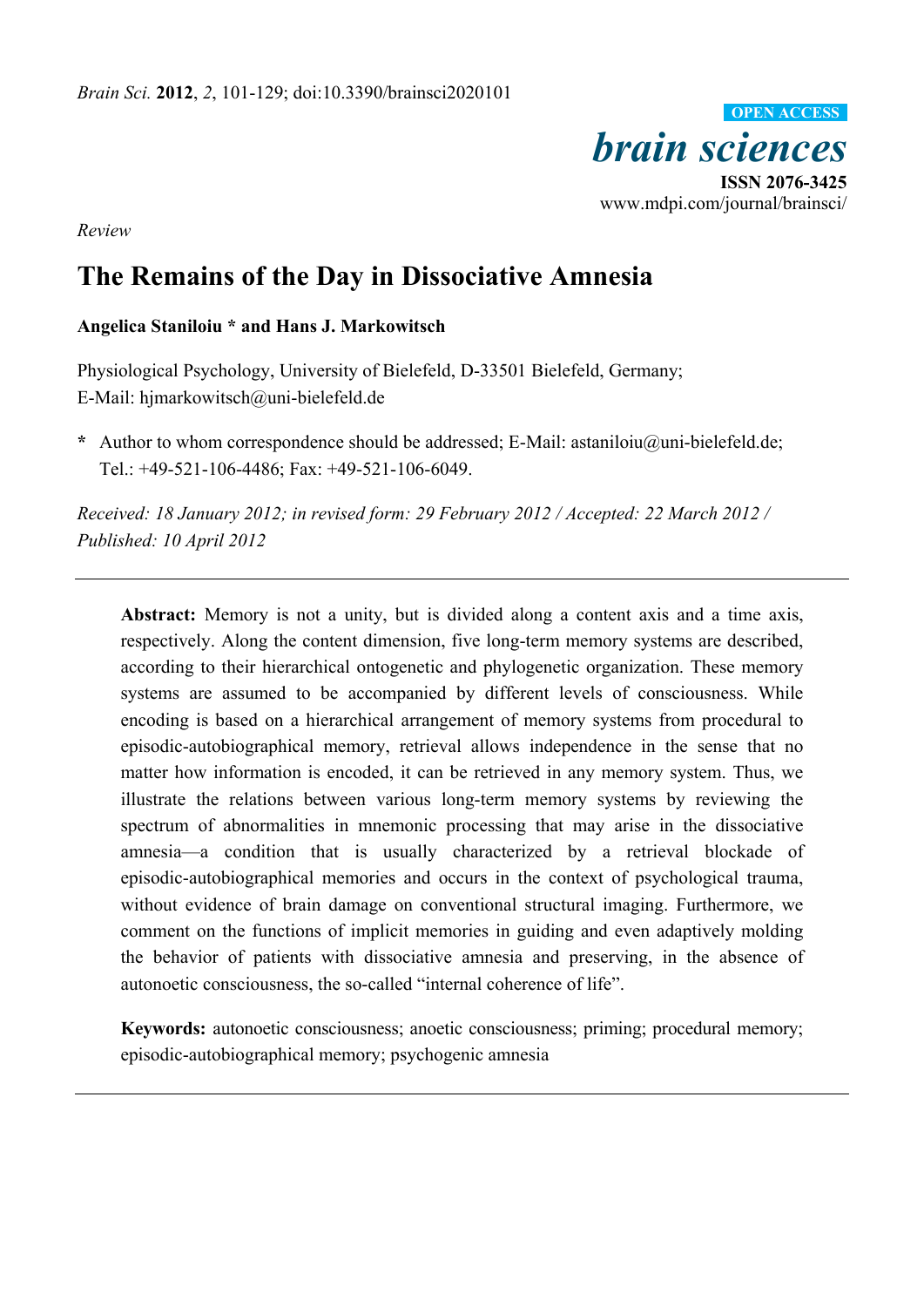### **1. Introduction**

Memory is a universal attribute of probably all animal species. The sense of personal identity of individuals (at least in individualistic, western societies) is strongly bound to their personal memories, in particular to those memories that have an episodic-autobiographical quality [1]. To have a good memory is considered to be an advantage for survival in animals. In humans, an intact episodic-autobiographical memory (EAM) system has also been posited to be a prerequisite for health and well-being [2]. EAM has been attributed retrospective, prospective, survival, directive and social functions [3]. The "loss" of memory—amnesia—was regarded as a major handicap for an individual and, in the past, frequently equated with dementia. In the context of increased life expectancy in western industrialized countries, media portrays an aging generation that is frightened of developing Alzheimer's dementia, an illness perceived as being associated with losing memories and subsequently the personal identity. On the other hand, a close look at the literature about the life and experiences of great mnemonists suggests that the possession of extraordinary memory skills might not be perceived as a blessing by their owners, but rather as a big challenge to their "lightness of being" [4–6]. Jill Price, the case described by Parker *et al.* [6], for example, wrote in a letter about her memory: "Most have called it a gift but I call it a burden. I run my entire life through my head every day and it drives me crazy!!!" (p. 35).

The need for a balance between forgetting and remembering has been pointed out since Ribot's time [2]. In the same vein, William James [7] wrote: "If we remembered everything, we should on most occasions be as ill off as if we remembered nothing" (p. 262). The illness brought by remembering everything is metaphorically illustrated by Borges' character, Funes, who reaches a state where he cannot act or even move any more [8]. Apart from pointing to the possible burden associated with excessive conscious remembering, other authors debated the proposed advantages associated with the existence of our highest ontogenetic memory system (EAM) and called into question the functions that have been attributed to this system over the years. With respect to the social function, it has been observed that most of the reading of the inner mental states of others does not involve accessing EAM representations, but rather relies on other "lower" forms of memory, described below [3,9]. Nevertheless, the connection between EAM and social cognition and behavior is a topic of increasing research interest in the light of neuroimaging findings showing overlaps between areas activated during tasks tapping into EAM, Theory-of-Mind, prospection and navigation (see [3] for review). The capacity for autonoetic consciousness, that is an integral feature of EAM, was traditionally viewed as playing a key role in maintaining the feeling of sameness over time, and more recently as being involved in preparing human beings for the demands of the future [10]. Autonoetic consciousness is the ability to reflect upon oneself and to distinguish oneself from others in social and biological environments. It is also seen as the capacity allowing adult humans "to mentally represent and to become aware of their protracted existence across subjective time" (p. 335) [11]. Some authors have, however, questioned the survival function of EAM by stating that autonoetic consciousness might bring with it the awareness of one's own finitude, "a possibly fatal piece of knowledge, full understanding of which would preclude any motivation to survive" [12] (p. 762). Religion, faith, magic beliefs, false memories, motivated memory suppression and self deceptive mechanisms were all proposed to have (co-)evolved as a means of counteracting this possible fatal piece of knowledge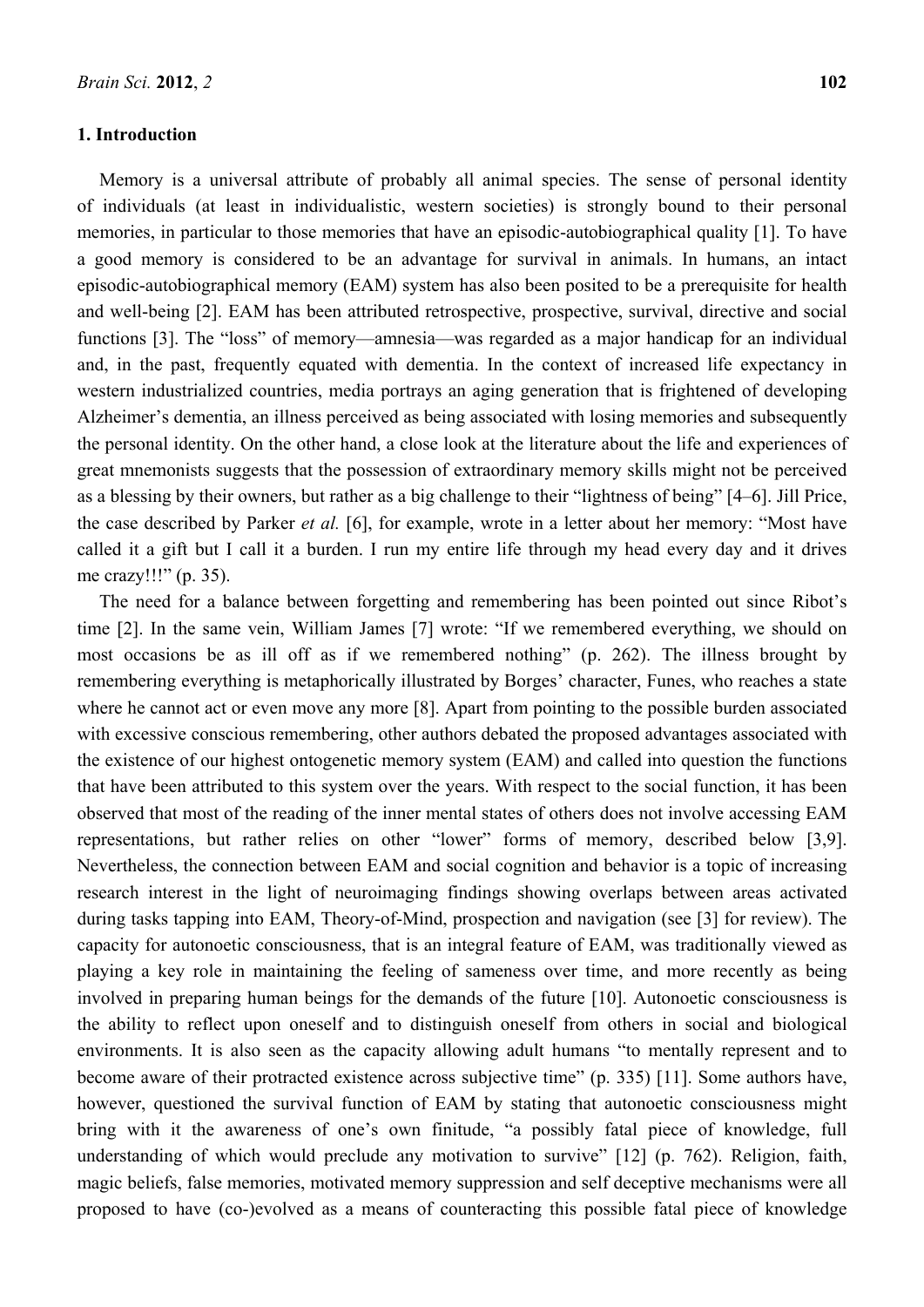accompanying a superior capacity for self awareness [12–14]. As Freud suggested in 1896, each act of recollection involves a process of re-transcription or "rearrangement in accordance to fresh circumstances" [15] (p. 207), and perhaps also an act of imagination [16]; subsequently our EAM's are far from fulfilling the function of providing a reliable and faithful repository of the past. What remains from the day in our life narrative is the state- and context-dependent and -scaffolded product of several processes involving repression of memories and desires, cloaking of emotions, suppression, categorization, identification, displacement and non-deliberate falsification, which create a story by which we could at the end of the day live by in a societal and cultural context that cherishes individuation, autonomy, self determination and self control [17]. The dynamic changes that the EAM undergoes over time were posited by Conway [18] to serve the purpose of maintaining and supporting current aspects of the self and matching future goals that are coherent with one individual's goals, self-image and system of beliefs. But is indeed EAM indispensable for our sense of personal identity and self [19]? And even if this were the case, how would the sense of preservation of a distinct, separate, severed personal identity contribute to one's person's well being in various cultures [20]? As we are going to illustrate below by resorting to examples from patients with dissociative amnesia, a sense of self that goes beyond one of a core self may survive in the absence of autonoetic consciousness, being grounded by lower memory systems, which enable human beings to preserve their habits and "internal coherence of life" [21]. Furthermore, the degree of perceived distress produced by the "loss" of memory in dissociative amnesia may be heavily colored by culturally-shaped models of personhood and past [22].

## **2. Amnesia and Dissociation**

Borrowed from Greek [23] the word amnesia describes the most severe form of memory impairment and refers to an inability to learn new information or recall previously learned information. As the word shares a semantic kinship with the word "amnesty", "amnesic" and "amnestic" are often used interchangeably, in spite of some authors objecting to this due to the juridical loading of the word "amnesty" [24]. The term "amnesia" is nowadays used to refer to a symptom of a disorder, a syndrome or a specific disease. In the latter case, its employment is congruent with the traditional view of amnesia as a memory impairment that occurs in an alert, responsive person in the absence of (or out of proportion in comparison to) other significant cognitive impairments, being subsequently restricted to specific disorders. These disorders are named amnesic [25] or amnestic [26] disorders. They have as a core feature a memory impairment that is not due to dementia, leads to impairment of functioning and represents a decline from a previously attained level of function. Based on their predominant etiological link amnes(t)ic disorders are categorized as being due to a general medical condition (e.g., neurological event), direct effects of substances (e.g., alcohol or benzodiazepines) persisting beyond the period of intoxication or withdrawal or psychological factors. The term psychogenic amnesia has traditionally been used to describe episodes of retrograde and/or anterograde (EAM) memory loss, which are precipitated by psychological stresses and occur in the absence of identifiable brain damage. Apart from psychogenic, other terminologies (such as hysterical, dissociative, functional or medically unexplained or mnestic block syndrome) have over the years been employed to capture the category of amnesic disorders without direct evidence of significant brain damage on conventional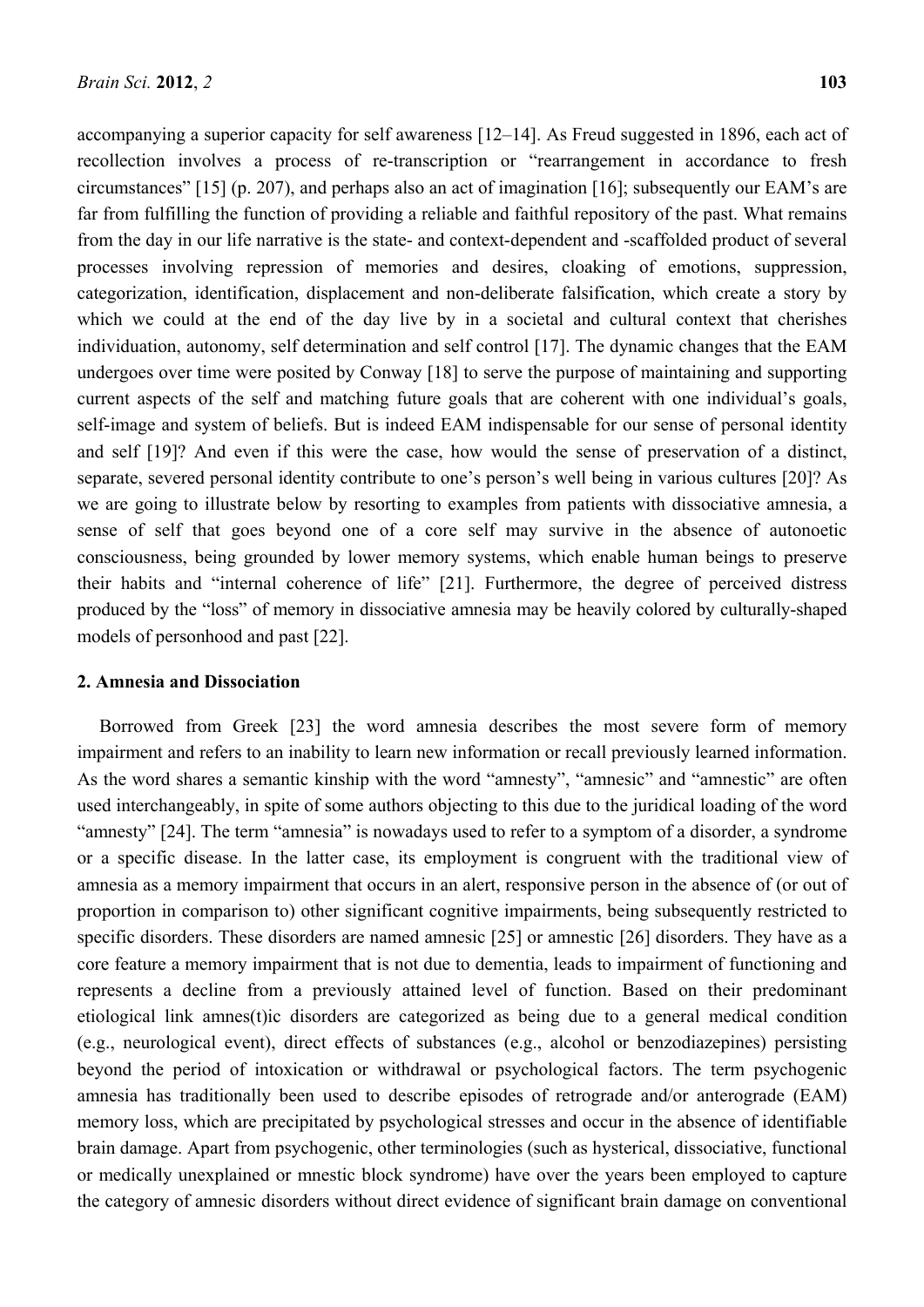structural imaging techniques. In the current main official classifications of diseases [25,26], earlier diagnostic designations of hysterical or psychogenic amnesia are now predominantly subsumed under the diagnostic categories of dissociative disorders in DSM-IV-TR [26] and dissociative (conversion) disorders in ICD-10 [25]. However, these conditions also appear under other diagnostic subcategories, such as somatization disorder (in DSM-IV-TR [26] only), post-traumatic stress disorder and acute stress disorder (DSM-IV-TR [26] and ICD-10 [25]). Despite its gradual disappearance from the international nomenclatures of diseases, terms such as psychogenic of functional amnesia have remained alive in the psychological literature for a number of reasons. As opposed to the current ICD-10 [25] and DSM-IV-TR [26] diagnostic subcategory of dissociative amnesia, the term psychogenic amnesia is more comprehensive, being employed in the psychological literature to encompass more than one diagnostic entity. Although several cases of functional amnesia were found to occur in the background in psychological stress or trauma, alone or in combination with a co-occurring (mild) physical insult (such as a mild traumatic brain injury, mild electric shock, mild physical injury), there are case reports of functional amnesia where a clear-cut psychological, etiological mechanism could not be identified. This led de Renzi *et al.* [27] to propose that the concept of functional amnesia was a "more suitable term to classify patients whose memory disorders cannot be traced back to organic or psychological causes" (p. 788). The lack of clearly identifiable psychological triggers in some variants of functional amnesia may be explained by several factors. These include the memory disturbance for the stressful event due to amnesia: an impaired capacity for emotional awareness and processing in the face of ongoing or repeated stresses that seems to premorbidly characterize some patients with psychogenic amnesia, and in fact might predispose them to develop this condition [3], the possible involvement of mechanisms of kindling sensitization in the face of recurrent stresses, which may trigger an episode of illness after a seemingly minor stress, the so-called incubation-effect-of-life adversity [3].

Traditionally, memory problems in neurological patients were seen as global, leading to the label of "global amnesia". Meanwhile it has been shown that memory deficits tend to predominantly affect certain kinds of memories, while sparing others and that, depending on their neural underpinnings, their occurrence may be accompanied by various clinical features. This reflects the existence of several memory systems, with different degrees of susceptibility to environmental insults and distinct, or partly distinct, neuroanatomical substrates.

#### **3. Memory Systems**

Memory is not unitary, but is divided along chronological and content axes. Along the time axis, memory is categorized (classified in) into short-term and long-term memory. The term short-term memory has been employed to describe the online-holding of information such as telephone numbers. It has a limited capacity of a few bits (4–7) [28] and encompasses a time range of seconds to minutes. Any information that is not lost and exceeds the limited capacity of short-term and working memory is assigned to long-term memory stores. The time-related dichotomy of memory was further refined by the introduction of the term "working memory" [29]. As captured by its name, working memory refers to working with memory—this involves not only time limited online holding of new information, but also retrieving portions of old, already stored information.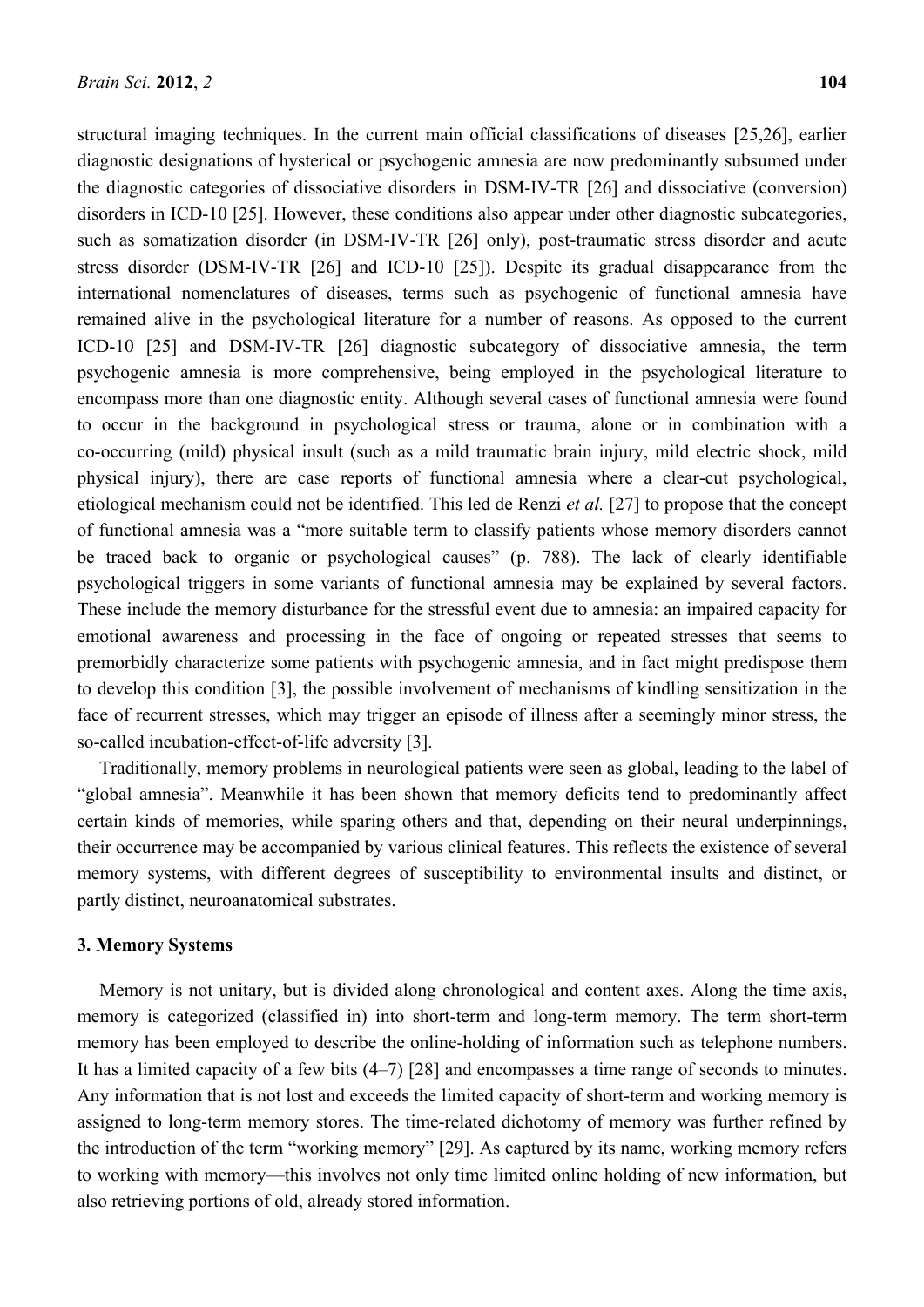Further time-related categorizations of memories involve distinctions between old and new and anterograde and retrograde memories, respectively. The compromised ability to access information that happened before the memory-impairing incident corresponds to retrograde memory impairment, while anterograde memory impairment refers to the compromised capacity to long-term acquire new information after an incident. Anterograde amnesia can occur with minimal or no retrograde amnesia. Although traditional accounts of amnesia had led to the assumption that retrograde amnesia should be always accompanied by anterograde amnesia, cases of isolated retrograde amnesia have been reported after both neurological and psychological events. In some cases of isolated retrograde amnesia following a neurological event (severe traumatic brain injury), significant anterograde amnesia is present initially, but then resolves or becomes subtle [30]. The etiological mechanisms underlying isolated or disproportionate retrograde amnesia continue, however, to be a source of debate, with some authors arguing that even in cases with clear evidence of brain pathology, psychological factors might make a substantial contribution to the presence of residual, disproportionate retrograde EAM loss [31].

The categorization of memory along the content dimension has emerged from data from patients with different types of memory impairments, corresponding to different types of brain lesions, neuroimaging studies of patients with memory impairments or normal subjects, animal memory research findings and human developmental studies. In the 1970s and 1980s, a revival of early conceptualizations of memory subdivisions [32] was proposed in the field of human memory research by Endel Tulving [33], and in the arena of animal research by Mortimer Mishkin [34]. Mishkin made the distinction between "habit" and "memory" systems; the habit system referred to procedures and routines, whereas the memory system was concerned with the acquisition of facts and relations between objects. Tulving initially differentiated between semantic and episodic memory, implying that semantic memory refers to general knowledge, and episodic memory to single episodes with a specific embedding in time and place. Later Tulving and other researchers expanded the categorization of memory systems, in particular by adding systems involving automatic, implicit and subconscious levels of processing—such as procedural memory and priming. Pfeifer and Bongard [35] remarked that memory has deep roots in the interaction of the body with the environment. This is also illustrated by Tulving's [36] hierarchical model (Figure 1), which proposes that the development of memory systems starts with systems that involve processing of information (procedural memory, priming) that is devoid of the need for consciousness (anoetic), continues with conscious (noetic) systems—perceptual and then semantic memory—and apparently culminates with the emergence of the EAM system which requires autonoetic consciousness. As proposed by Vandekerckhove and Panksepp [37], and implied by the model of Tulving [36], higher forms of consciousness, such as autonoetic consciousness, are likely "embedded in the ancient affective soil of anoetic consciousness" (p. 1026). Furthermore, self consciousness is intertwined with bodily consciousness [37]. The terminologies autonoetic ("self-conscious", or "self-aware"), noetic ("aware") and anoetic ("not-aware") were introduced by Tulving [38]. Anoetic consciousness is a capacity, probably common to all animals, to gain awareness of changes in stimulation. Noetic consciousness is a capacity, probably common to all animals, which can be used to gain awareness of objects, situations and states of the world, not present to senses [39]. Autonoetic consciousness entails a "sense of self in time and the ability to relive subjective experiences from the encoding context by mentally travelling back in time" [40] (p. 260).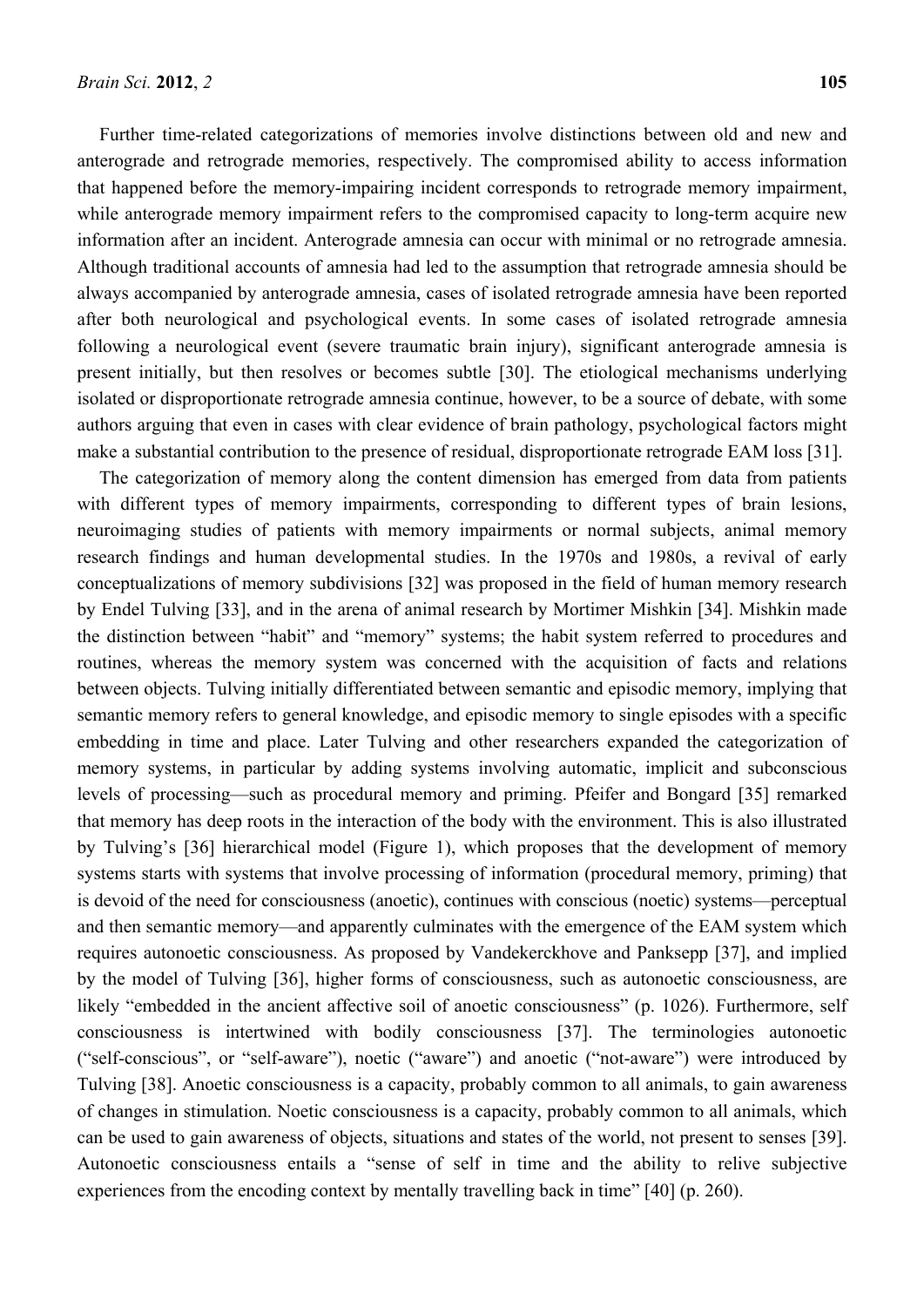Figure 1. Sketch of the five long-term memory systems. Note that it is assumed that they develop both phylo- and ontogenetically from left to right.



Procedural memory refers to highly automated sensory-motor skills, which include complex motor acts like driving a car, riding a bike, or skiing. Priming describes the higher probability of ("automatically") choosing a stimulus which was perceived earlier in the same or a similar manner. The "perceptual memory system" was identified as a legitimate distinct system relatively recently. In contrast to the priming and procedural memory systems, this system acts "consciously" (noetically), but on a presemantic level and relies on familiarity judgments. An example is the conscious (noetic) identification of an apple without hesitation, no matter what color it has or whether it is already half eaten or not. A relevant example is that of patients with semantic dementia, who in spite of losing capabilities for language and semantic memory, may still be able to distinguish, for example, an apple from a peach or pear, without the need to access semantic information, by accessing perceptual representations of information via the perceptual memory system.

The theoretical framework for understanding episodic memory and episodic memory systems has undergone refinements over the years. Several decades ago the term episodic could be applied to describe memory for laboratory stimuli with a specific embedding in time and place [33]; nowadays the episodic memory system is viewed as equivalent to the EAM system, and EAM is defined as the conjunction of subjective time, autonoetic consciousness and the experiencing self [36]. A main characteristic of EAM is considered to be mental time-traveling through subjective time from present to both past and future. This is enabled by chronesthesia, defined as "a form of consciousness that allows individuals to think about the subjective time in which they live and that makes it possible for them to mentally travel in such time" [10] (p. 22357). Mental time traveling through subjective time is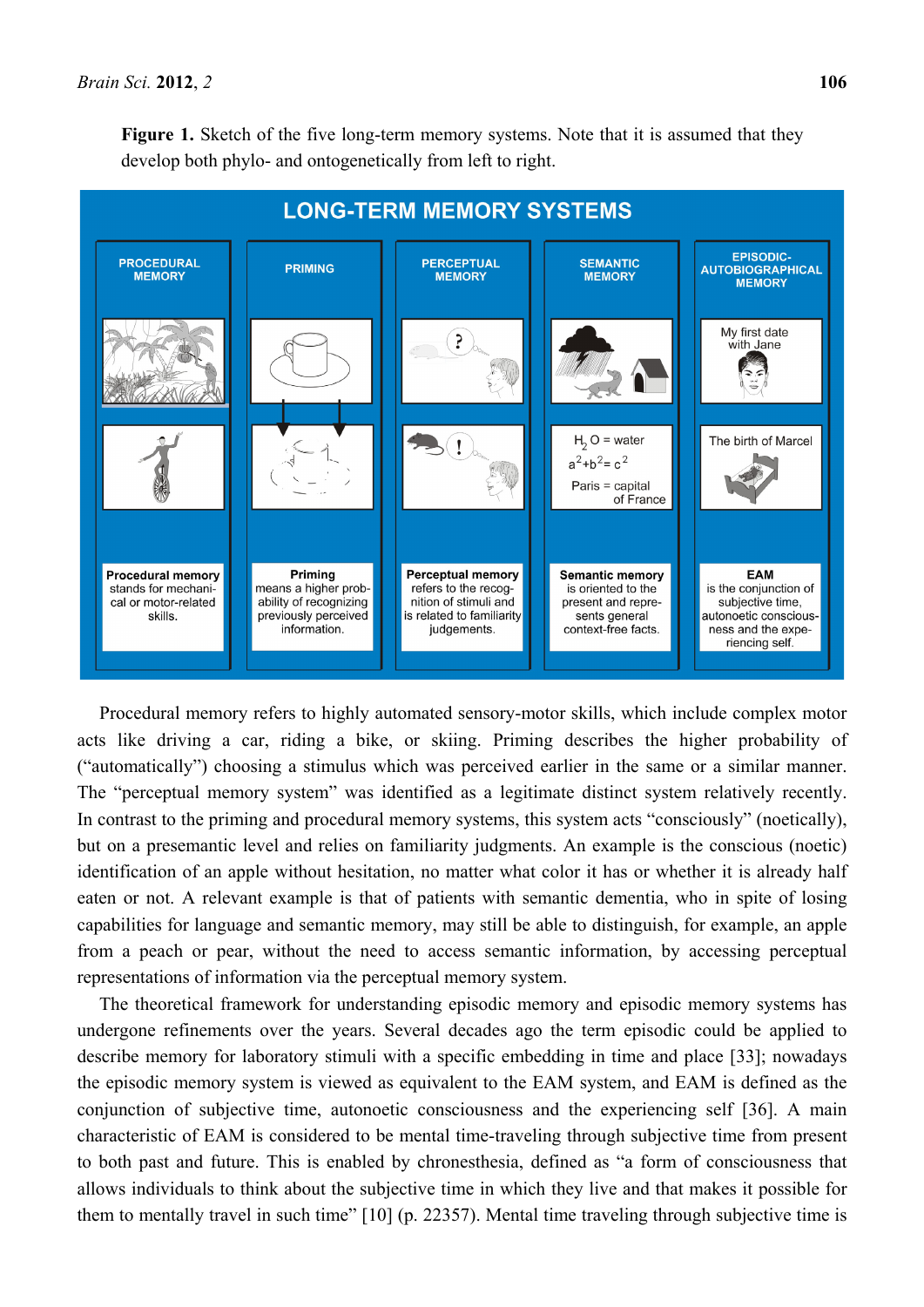one of the last features of EAM that becomes fully functional, but the first one to be degraded by age-related memory changes and most amnesic conditions [3]. Although the designations "autobiographical" and "episodic" are sometimes used interchangeably, not all autobiographical memories have an episodic quality. A distinction is nowadays made between autobiographical-episodic and autobiographical-semantic memory. The latter refers to personal knowledge, such as one's name or date of birth and might be preserved, relearned or updated despite blocked access to EAM, and even in the presence of certain impairments of semantic knowledge of impersonal facts. This may explain why patients with EAM impairments, but an intact autobiographical-semantic memory, might be able to preserve a sense of personal identity [19].

Among memory systems, the EAM system develops ontogenetically latest [36,41,42], and is susceptible to neuronal alterations [36] as well as several "sins" [43], including distortions, misinformation and suggestibility. Freud noted that "the material present in the form of memory traces [is] subjected from time to time to a rearrangement" [15] (p. 207). Furthermore, he remarked that there is in general no guarantee for the correctness of our memory; nevertheless, we much more frequently than is justified assume that we can trust its information [44]. Later research on false memory syndromes provided objective support for Freud's observations. In a combined behavioral and neuroimaging study, it was found that students made roughly 45% errors when judging whether a shown scene had or had not been included in two short movies [45]. These results were confirmed in the same study by the findings of functional brain changes on imaging investigations with functional magnetic resonance techniques. In a recent study, Borsutzky *et al.* [46] pointed to the fact that the "sin" of memory falsification is not limited to memory systems that involve explicit management of information, but can also occur in lower memory systems, such as procedural memory.

#### **4. Memory and the Brain**

The quest for an empirically informed theoretical framework that would explain mnemonic processing at the brain level has been characterized by back and forth shifts in interest in theories that promoted a strict mosaic-like localization within specific brain structures and theories that embraced a widespread, Gestalt-like representation within the brain [32]. Nowadays, the theoretical approach to mnemonic processing is a reflection of the neuroscientific stance that both specialization and integration characterize the human brain [47]. It is assumed that information enters the brain via the sensory organs and is then further processed depending on the kind of information and the process selected or triggered. Somewhat simplified, this means that subconsciously processed information predominantly engages unimodal neocortical structures (priming), or—for procedural learning—the basal ganglia, premotor and other motor-related areas. Consciously processed information recruits more widespread networks, which are still largely neocortical for perceptual learning, but include limbic regions for the other two memory systems—the semantic and EAM systems. These two memory systems require the activation of limbic structures where its biological and social relevance is extracted and where the information is compared with already existing, related memories and later bound to and integrated with these (synchronization). Further consolidation occurs during sleep [48], but may extend to years [49]. Storage of memory is largely a matter of the cerebral cortex, although it has to be emphasized that storage is never final, as new information or the retrieval of already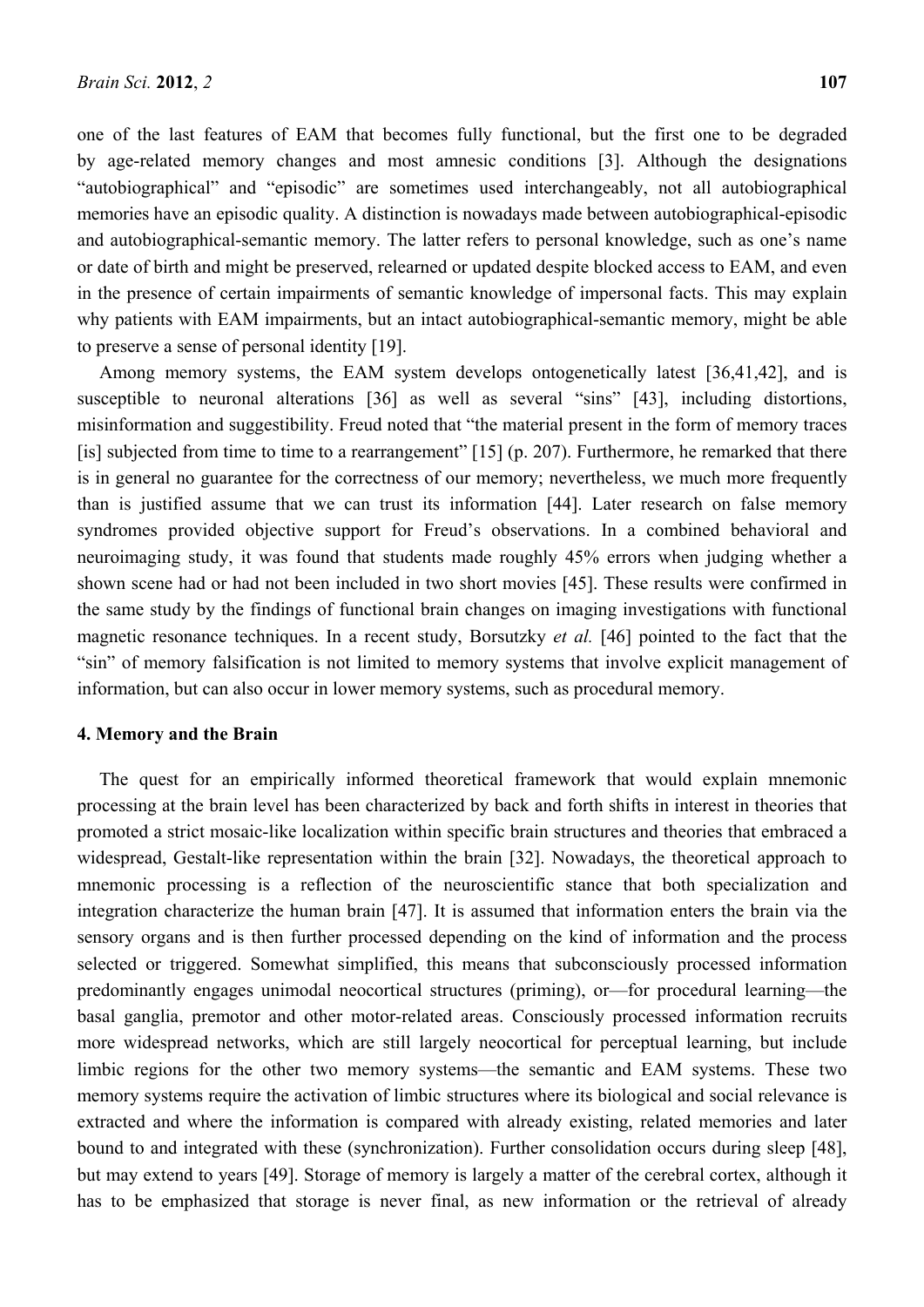existent information leads to re-consolidation and new storage in the context of the last re-consolidation [50,51].

Retrieving facts and events requires an engagement of three closely interacting networks, namely activating brainstem structures comprising portions of the reticular activating system, a neocortical network containing the main information of the respective fact or event, plus a limbic network providing the emotional tagging of events or episodes. Importantly, while encoding is based on a hierarchical arrangement of memory systems from procedural to EAM, retrieval allows independence in such a way that no matter how the information was encoded, it can be retrieved in any memory system. Tulving [38] termed this flexibility the SPI-model, SPI referring to SERIAL encoding, PARALLEL processing and INDEPENDENT retrieval. Specific autobiographical details might, for example, be retrieved in the absence of episodic-re-experiencing (recollection) through the autobiographical semantic memory system [19]. Patients with amnesia might still be able to ride a bike, albeit they might not know that they could do so, or might not be able to provide a so-called procedural discourse—verbalizing knowledge about the steps involved in a particular complex motor skill [27,52].

There are numerous examples of painstaking analyses in single patients demonstrating that regions of the limbic system are of crucial importance for encoding EAMs. The region that has received by far the most attention, due to the many influential papers on the amnesic patient H.M., is the hippocampal formation. H.M. was a young man who, due to pharmacologically-resistant epileptic attacks, underwent bilateral surgery of his medial temporal lobes in 1953. After surgery, he became severely anterogradely and in part retrogradely amnesic and remained so over many decades until his death in 2008. Many scientists concluded that the region within the medial temporal lobes, responsible for the amnesic condition with respect to EAM, was the hippocampus proper (e.g., [53]).

Two other regional complexes within the limbic system were regarded to be important "bottleneck" structures [54] for EAM encoding. One is the medial and anterior diencephalon, the second is the amygdaloid body. Bilateral damage to the medial—and to a somewhat lesser degree also to anterior—diencephalic structures regularly leads to severe anterograde amnesia [28,55]. As this region contains a number of fibers, a "disconnection syndrome" may underlie the amnesia, as the interaction between distant brain structures may be disrupted. The case of a professor with above-average intelligence illustrates this configuration of damage [56]. After diencephalic damage, he became totally anterogradely amnesic while his retrograde memory was partially preserved (especially for episodes from the first decades of his life). His anterograde amnesia was also accompanied by a significant impairment of his ability to reflect upon his condition, which the authors causally linked to the unusual depth of his anterograde amnesia. When asked, "How would you describe your memory?" he responded, "Well, it is normal." And when the examiner insisted to ask whether there were no problems, he responded that he would forget his jokes and dreams quite readily. Test results and a conversation with him however immediately demonstrated that his memory for new events was in the range of seconds only. On the other hand, he was able to acquire the skill of reading words, written in a mirror-image manner, and he also showed priming learning, as tested with an incomplete pictures test (see below).

The amygdala, which is situated within the medial temporal lobe and at the same time is part of the basolateral limbic circuit with connections to the diencephalon and the basal forebrain, has been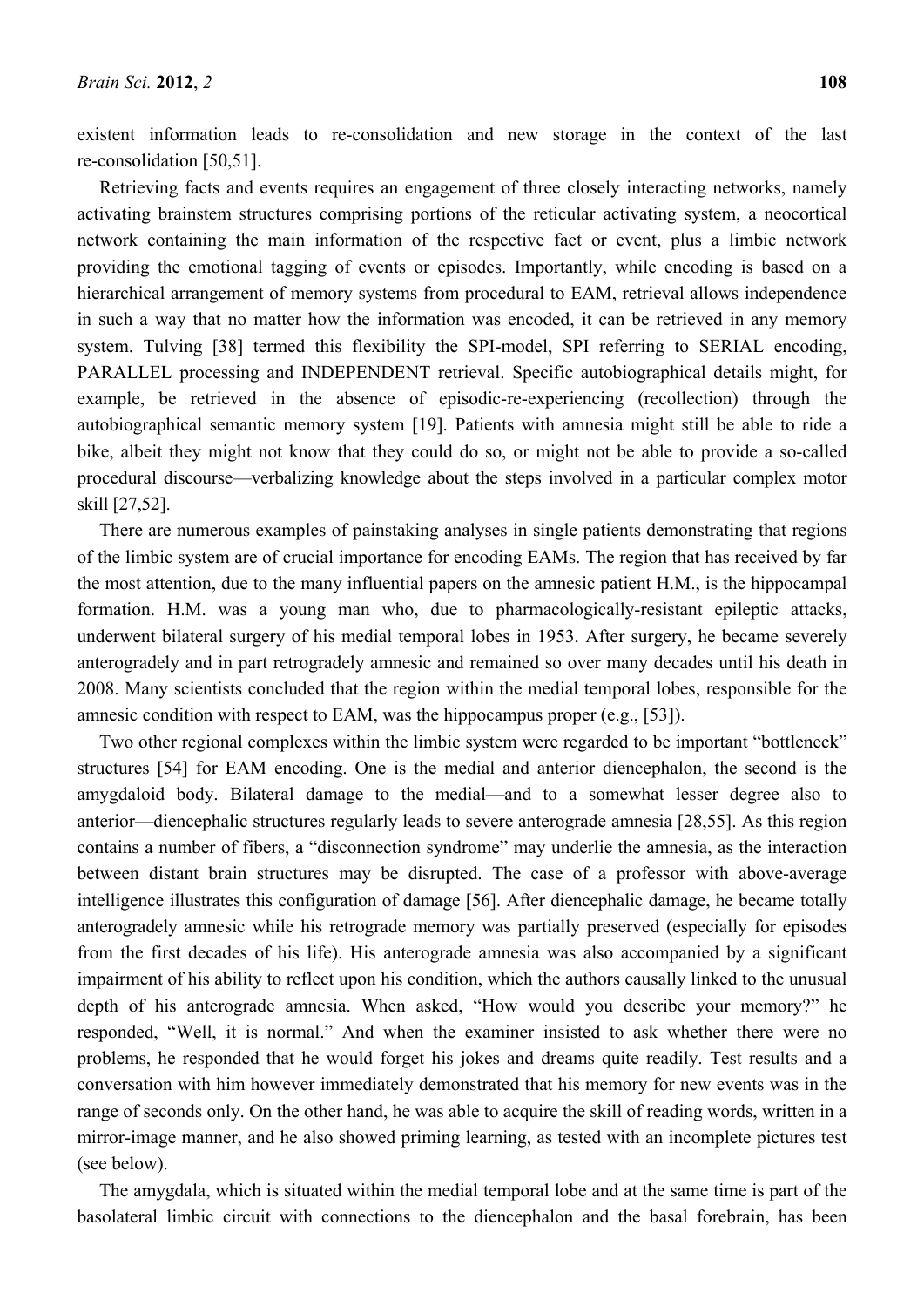identified as a neural correlate of several memory systems. It was found to be involved in (affective) priming, procedural memory, EAM and even semantic memory (for a review, see reference [57]). The amygdala has also been associated with different phases of memory processing (encoding, consolidation and retrieval) as well as different levels and modalities of processing. The amygdaloid complex represents a major hub for channeling sensory information of biological or social-personal significance to storage in networks located primarily in neocortical areas. With respect to memory, this function implies that the amygdala appraises (automatically or consciously) the salience of newly incoming information and extracts those portions which appear worth being remembered. This holds true for both negatively or positively valenced memories.

The debate surrounding the role played by the amygdala in amnesic disorder has been perpetuated by the fact that the amygdaloid body is rarely damaged exclusively and bilaterally. An exception is the Urbach-Wiethe disease, an autosomal-recessive genetic condition that can lead to a selective calcification of both amygdalae [58]. As a consequence of bilateral damage of amygdala-structures which are involved in the appraisal of incoming stimuli according to their biological and social significance, patients with this kind of damage may suffer problems with the processing of emotionally-laden EAMs [59,60].

As outlined above, the structures of the limbic system are engaged in a complementary but closely interwoven manner in the acquisition of EAM information, while neocortical, and in part limbic areas represent the major storage places. The combined activation of right-hemispheric fronto-temporal regions serve as trigger stations for retrieving stored EAM events [61–64]. The corresponding regional complex in the left hemisphere seems to trigger semantic old memories [65].

The fiber system, interconnecting the fronto-temporal regions, is the uncinate fascicle (UF), which has a temporal, frontal and insular part and was ascribed functions in memory and emotional processing [66]. The ventromedial portion of the uncinate fascicle connects primarily the amygdala and uncus with the gyrus rectus and the subcallosal area [67]. According to a histopathological study, in the right hemisphere the uncinate fascicle contains 33% more fibers and is 27% larger than in the left hemisphere [68]. The ventral portion of the right uncinate fascicle has been implicated in the retrieval of EAMs, in particular in ecphorizing affect-laden personal events.

#### **5. Pathophysiology and Possible Neurobiological Mechanisms in Dissociative Amnesia**

There are several diseases which could be viewed as falling within the twilight zone of neurology and psychiatry, in particular transient global amnesia (a severe memory impairment usually lasting less than one day) and dissociative amnesia. Both amnesic conditions may be triggered by emotional or physical factors or a combination of the two [28]. Especially for the dissociative amnesia, the underlying causal and maintaining mechanisms remain a riddle, despite several theoretical explanatory frameworks that have been put forth [28,69–73]. One of them emphasizes the role of stressful and psychotraumatic events in the pathogeny of dissociative amnesia; a second theoretical stance underlines the role of executive and attentional dysfunctions and/or memory suppression (motivated forgetting), and a third theoretical model focuses on sociocognitive changes. Furthermore, the possibility of feigning always has to be taken into consideration [28].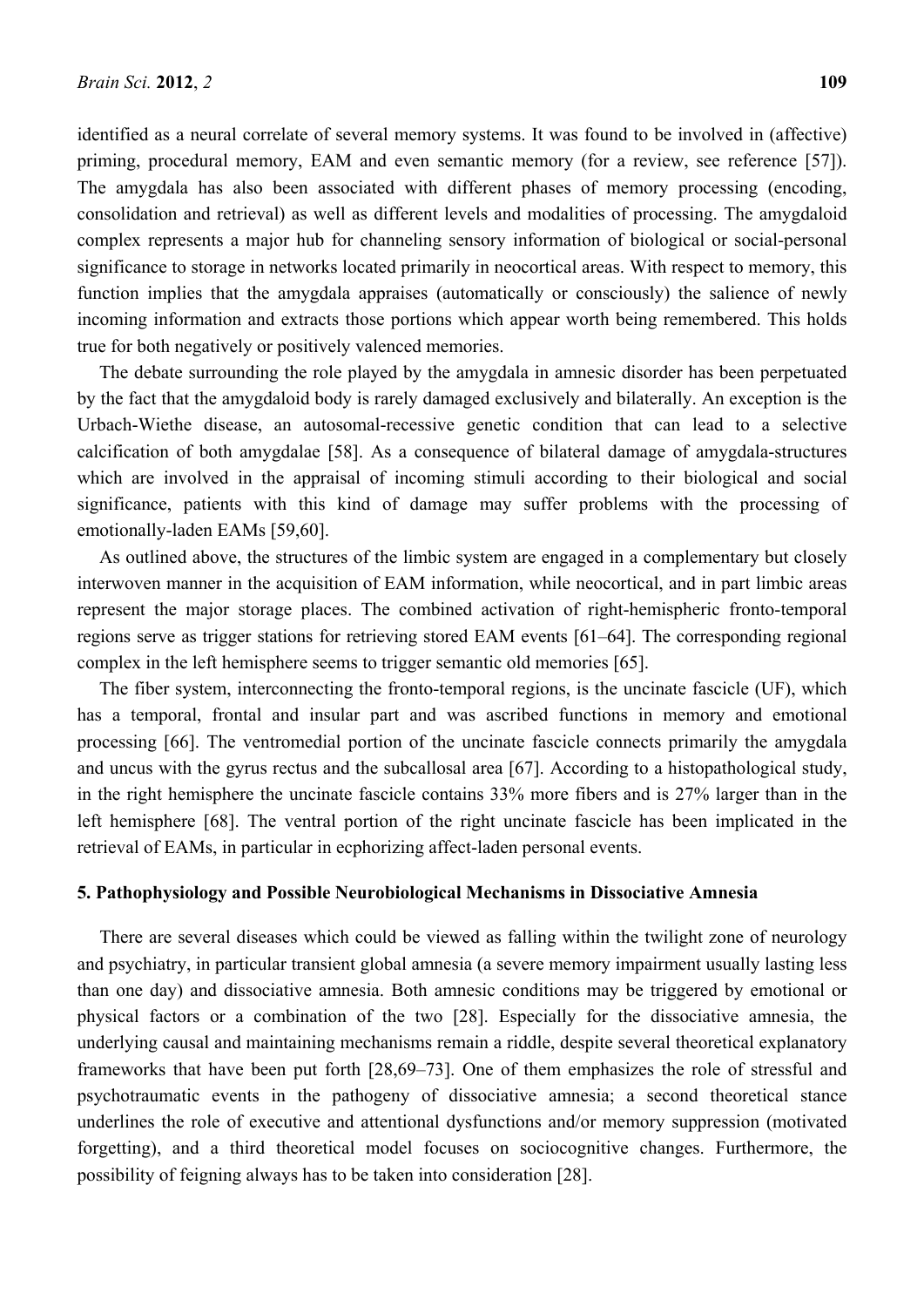The model of Markowitsch [74] posits that the memory impairment in the episodic-autobiographical domain in dissociative amnesia reflects a stress hormone-triggered and -mediated memory blockade, underpinned by a desynchronization between a frontal lobe system, important for autonoetic consciousness, and a temporo-amygdalar system, important for emotional processing and colorization [74]. This memory impairment is opined to be precipitated by adverse life conditions, usually with onset in childhood or early adulthood, and to be modulated by a gamut of factors, such as genes, personality characteristics, medical and psychiatric comorbidities, familial, ecological and cultural environment and epigenetic mechanisms [3]. The massive acute or chronic cumulative stress accompanying these conditions elicits the release of several stress hormones [75], potentially culminating in a nerotoxic cascade. These hormones might bind to the amygdala and the hippocampus—areas with a high density of glucocorticod receptors and roles during encoding and retrieval of episodic-autobiographical events. Depending on the brain developmental window and genetic dispositions, this process may then initiate changes of the morphology or functional connectivity of the above-mentioned structures, which may immediately or after a latency period lead to severe and persisting EAM impairments. In fact, the model of Markowitsch reflects Janet's [76] view of dissociation and has received empirical support from various neurobiological and neuroimaging studies. The model of Kopelman [77] proposes that the inability to retrieve personal events in psychogenic (dissociative) amnesia reflects an increase in the activity of inhibitory regions of the prefrontal cortex, coupled with a subsequent decrease in the activity of the hippocampus, similar to the one that occurs in suppression or motivated forgetting [78]. In line with Kopelman's view, Fujiwara and Markowitsch [79] argued that executive control—or the supervisory attentional system [80]—is engaged in holding unwanted or stressful memories out of self-awareness or autonoetic consciousness. This may lead to a kind of overload of the executive system and may reduce frontal lobe abilities necessary for successful retrieval of other non-stressful autobiographical material in dissociative amnesia. Empirical support for the hypothesis that executive functions may co-vary with successful retrieval of autobiographical-episodic memories comes from a study of 14 patients with dissociative amnesia [81]. In this study, deficits in executive function were found in four patients, of whom three performed more than two standard deviations below the control mean. These patients also had more pronounced retrograde memory deficits than those with normal executive functioning.

#### **6. Autonoetic and Noetic Mnemonic Processing in Dissociative Amnesia**

The most common forms of dissociative amnesia involve retrograde EAM impairments. This is also reflected in the diagnostic criteria of DSM-IV-TR for dissociative amnesia, where the latter is characterized by the inability to recall personal events, usually of a traumatic nature. DSM-IV-TR [26] distinguishes between localized amnesia, selective amnesia, generalized amnesia, continuous amnesia and systematized amnesia [69], while in the psychological literature several other forms of amnesia are found as well [70]. A particular form of retrograde dissociative (psychogenic) amnesia has been coined the "mnestic block syndrome" [71,72]. This latter term was first introduced by Markowitsch [72,73], and then employed by other investigators as well (e.g., [82]).

The mnestic block syndrome is characterized by an EAM block and—in most instances—a preservation (or a relatively quick regain) of semantic memory and mnemonic processing in other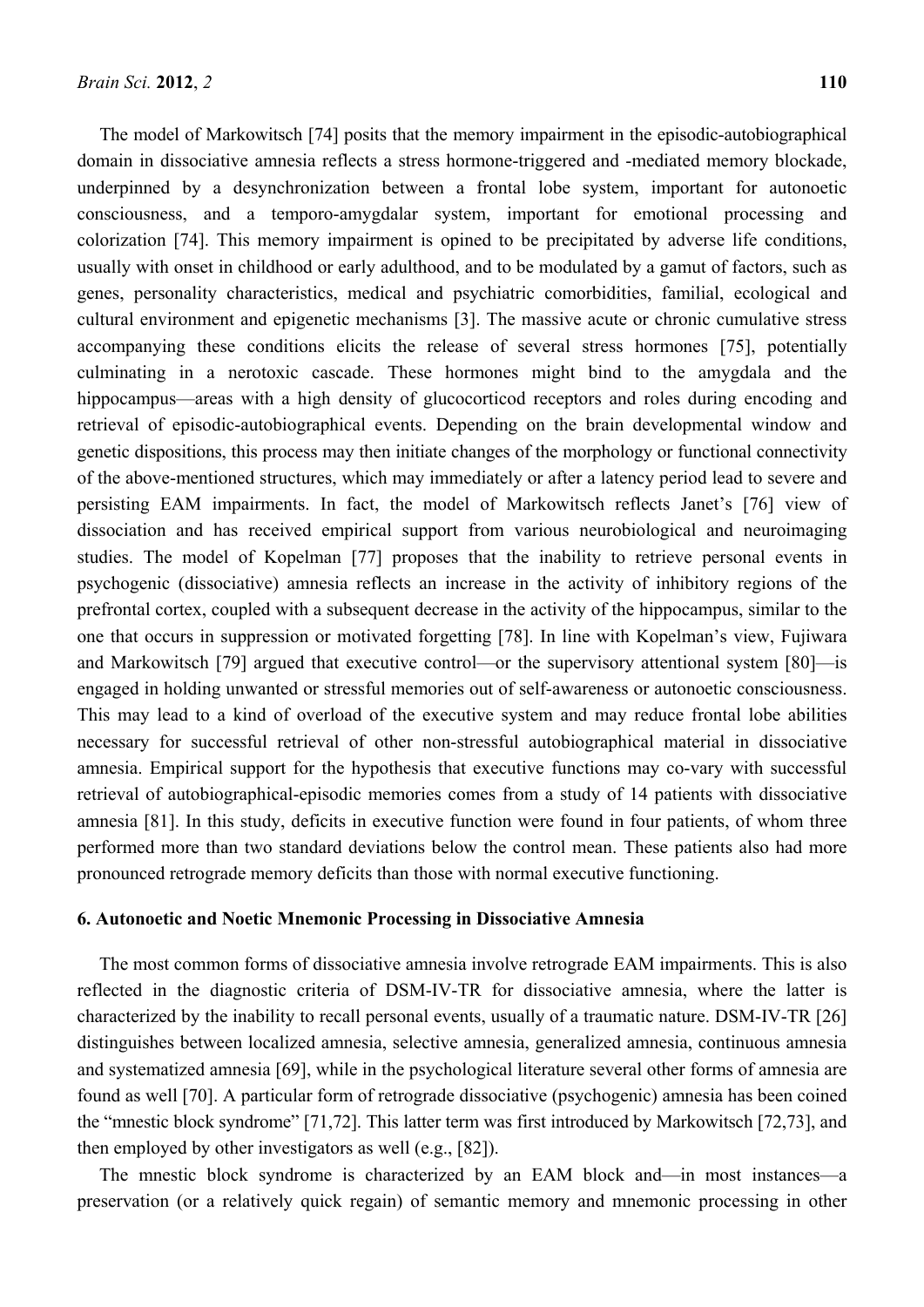"lower" memory systems [83]. The patients are able to read, write, calculate, and largely know how to behave in social situations. They are able to acquire and store new memories long-term; frequently, however, their new EAMs are less emotionally-tagged than in normal subjects [30,84]. These patients often display a strikingly decreased concern about their impaired state than their immediate partners or relatives, a phenomenon already described by Janet [76] as *"la belle indifference"* (*cf.* also reference [85]). Sometimes, the memory impairment might encompass semantic material (such as autobiographical-semantic or general knowledge) and even non-declarative (procedural) forms of memory [69,86,87]. The semantic or procedural memory impairments are usually transient in nature, though in some cases long-lasting impairments have been reported. Not infrequently, the mnestic block syndrome may occur after minor accidents, such as mild head injuries [3,69,88]. The syndrome is frequently diagnosed in young adults, such as in the third and fourth decade of life [89–91]. This age of distribution, on one hand, echoes the negative correlation found between age and dissociation scale scores. On the other hand, it may reflect developmental differences in windows of vulnerability to stress of the main brain structures involved in EAM processes. Another possible explanation is that memory impairments in the elderly are typically attributed to medical illnesses, medication side effects or other psychiatric disorders. Furthermore, new research data show that mechanisms that capitalize on memory suppression become more difficult with age [92]. Dissociative amnesia might co-exist with other psychiatric conditions, such as major depressive disorder, bulimia nervosa, somatoform disorders and certain personality disorders [93]. Headaches and sleep disturbances have also been reported [89]. Loewenstein [94], for example, remarked that dissociated memories in psychogenic amnesia can often reveal their presence in nightmares. Kritchevsky *et al.* [95] also described the case of a man with severe retrograde functional amnesia, whose EAM recovery was accompanied by nightmares with content involving past personal traumatic experiences. Although a connection between REM sleep and consolidation of emotional memory has been put forth by several authors, it has, however, not been unequivocally substantiated empirically (for a review see reference [96]).

Some patients with functional or dissociative amnesia perform within normal limits on laboratory tasks that tap into Theory of Mind abilities. Others, however, encounter significant difficulties with judging the feelings and intentions of others [91] after the onset of memory "loss". Although the neural underpinnings of these changes are still largely unknown [9], one study reported that severe EAM deficits in patients with various neurological conditions were found to affect the updating of moral character judgments and therefore influence the way these patients perceive and behave towards others [97].

In the context of a blocked access to past events, patients with psychogenic or organic retrograde amnesia are often unable to plan for their personal future, being imprisoned or trapped in an extended or forever "noetic" present [98]. Additional changes may occur in the form of changes in eating preferences, smoking or drinking habits or other previously rewarding activities (such as car driving) after the onset of psychogenic amnesia [3]. We conjectured that these changes may partly indicate the fact that several brain structures involved in episodic-autobiographical memory processing have also been reported to be engaged in reward-related processing, decision-making and future-minded choice behavior [3,54,61].

Retrograde dissociative amnesia might at times be accompanied by (a) suddenly leaving the customary environment—home and city—and (b) compromised knowledge about personal identity. In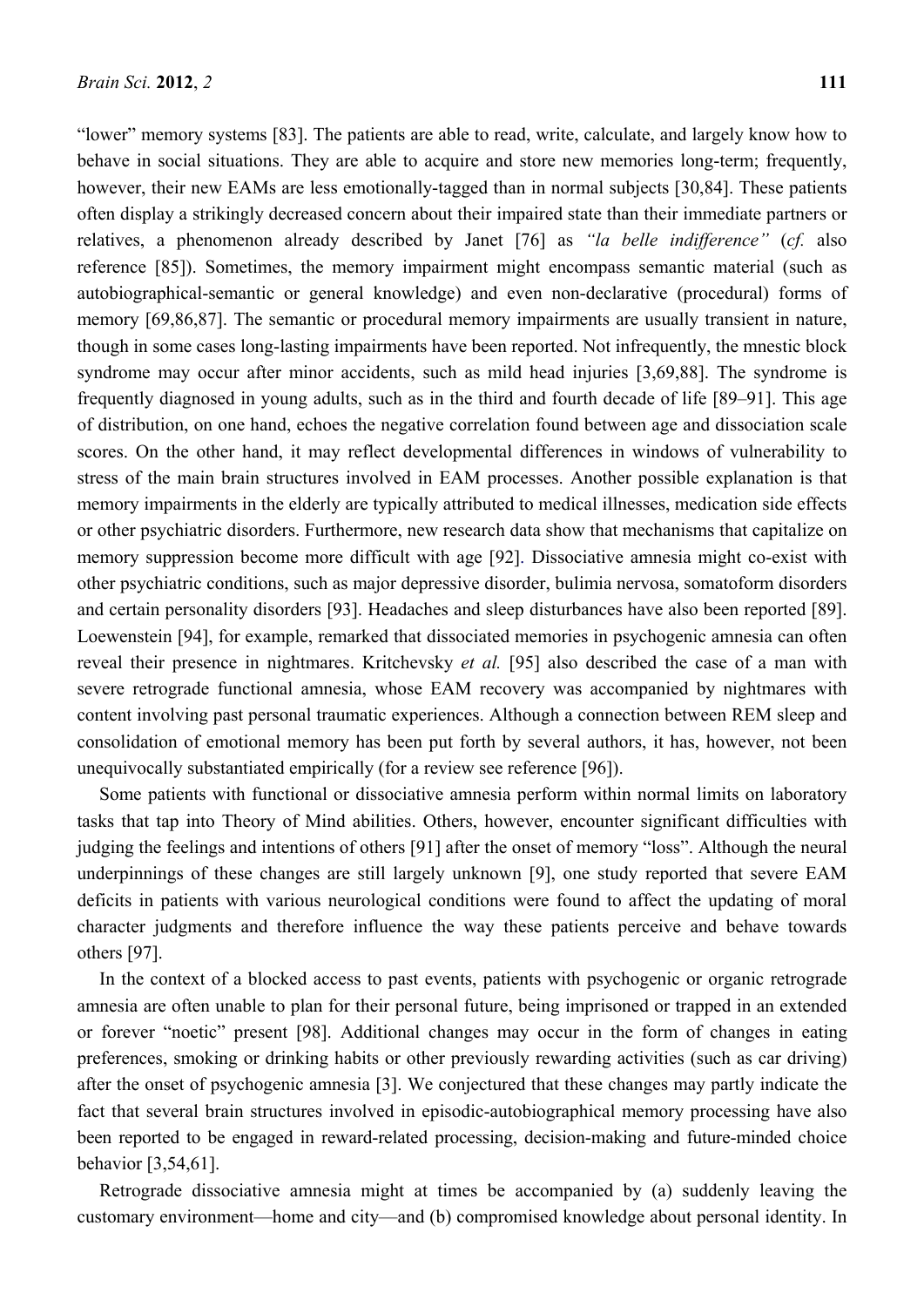this situation, the condition is listed in international classifications of diseases as dissociative fugue [99]. A century ago, this condition was named *Wanderlust* in Germany; *cf.* e.g., reference [100] and was frequently erroneously attributed to epilepsy (e.g., [100]). Fugues were opined to have a higher frequency during times of war and be more frequent among men, although some studies conducted in non-war periods found no evidence of significant gender differences. Fugue states were described in young adults as well as children [101,102]. Precipitants described included rape, sexual assault, combat, marital distress, financial problems or legal difficulties [93]. Most fugues were not found to entail the formation of a new identity. Though they were usually reported to be transient and fully reversible, some prolonged courses were also described [103].

As mentioned above, various degrees of anterograde memory deficits could, however, accompany retrograde functional amnesia. The term anterograde amnesia was reportedly advanced by Charcot [104] to account for the pathological forgetting of events that happened after the traumatic event. In some cases of probable isolated functional retrograde amnesia for personal events following a neurological triggering event, anterograde amnesia might be present initially, but then it may resolve or become subtle [30]. Markowitsch and co-workers, as well as other researchers, observed that although a substantial number of patients with severe retrograde amnesic conditions might still be able to acquire new memories for long-term storage, these anterograde memories might lack the accompanying first person autonoetic emotional engagement and connection. The above changes in anterograde mnemonic processing could, however, escape capture by standard anterograde memory tests. Levine *et al.* [30] reported a case of isolated dense retrograde autobiographical-episodic amnesia covering the entire life, which occurred after a severe traumatic brain injury, and was associated with a focal lesion of the frontal portion of the right uncinate fascicle. Despite normal performance on standard anterograde memory tests, the patient reported a feeling of disconnection from the post-accident autobiographical events. Subsequent refined testing of his anterograde EAM revealed that he assigned significantly less "remember" ratings to his post-injury autobiographical events in comparison to normal subjects. He also generated less event-specific details from anterograde EAM than normal probands, but this was not statistically significant.

In comparison to dissociative retrograde amnesia, cases of dissociative anterograde amnesia (inability to store new EAM episodes long-term) with preserved retrograde EAM [3,86,104–107] or cases of dissociative amnesia with anterograde memory impairments out of proportion in comparison to the retrograde memory impairments have less frequently been reported or acknowledged [108–110]. In contrast to the DSM-IV-TR [26] diagnostic description that promotes the view of dissociative amnesia as being retrograde, Janet described several patients with anterograde amnesia that involved a mechanism of dissociation ("psychological disintegration"). He observed that in these cases "instead of losing engrams that they have acquired, patients do not acquire any engram" [110] (p. 485). One of these patients was Mrs. D, a 34-year old woman who was studied both by Janet [110] and Souques [111] at the invitation of Charcot. After suffering an emotional traumatic event, Mrs. D developed retrograde amnesia spanning a period of almost 4 months prior to the incident as well as profound anterograde amnesia. According to Janet, she "could speak well, reason correctly, had kept everything she had learned before, but was forgetting all new facts presented to her after two or three minutes".

Several historical cases that had been labeled as Korsakoff's syndrome would nowadays better fit criteria for a diagnosis of functional amnesia [32]. Stevens [112] described a 44-year old woman who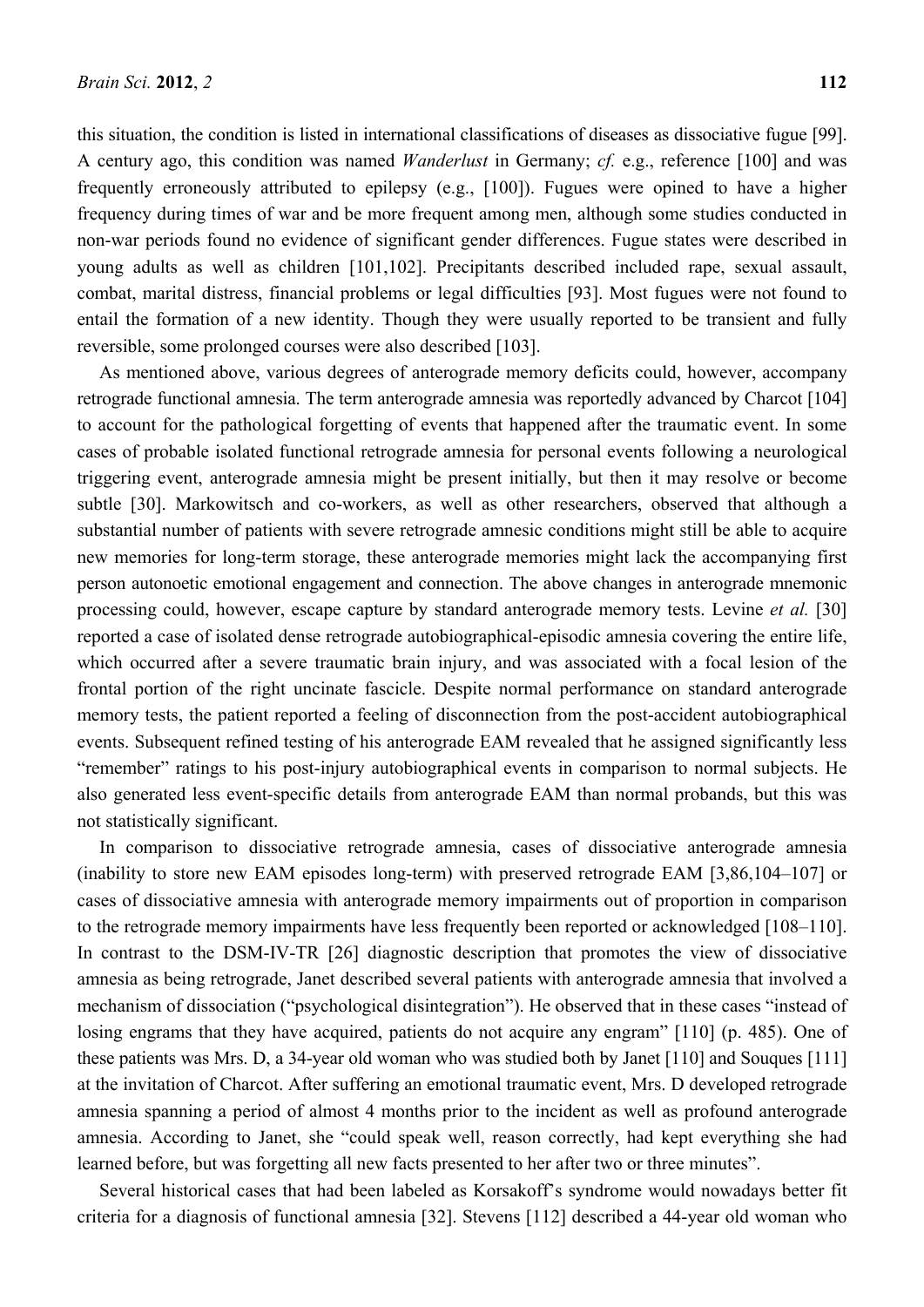in the context of an episode of melancholia accompanied by various somatic complaints without a medical identifiable basis developed severe anterograde and retrograde memory problems and a feeling of unreality. The memory and consciousness impairments remitted after several weeks, while the depressive symptoms lagged behind.

Another interesting historical case that would likely be nowadays subsumed under the category of functional amnesia is the case of a man who after carbon monoxide intoxication developed both anterograde and retrograde amnesia [113–115]. The patient's retrograde amnesia followed typically Ribot's law [116]. He had a good remembrance of events from his youth, but practically no recall of his recent past. Grünthal and Störring [114] speculated on the morphological substrate of his amnesia and negated the existence of diffuse brain damage, but acknowledged the possibility "that the more refined physical-chemical processes of large brain areas might have suffered so differently in their dynamics or quality that especially the correlates of mnestic functions are affected" (p. 368). They preferred, however, to assume that distinct brain portions such as the mammillary bodies might have been damaged.

In 1933, the patient married his fiancée (which had been mentioned already in the 1930 report) and lived at home. He was still markedly amnesic and introduced his wife consistently as his fiancée. He was always happy to see her as if he had just fallen in love. He showed appropriate behavioral manners, such as taking off his hat when entering the church or when being greeted, and was able to behave well during meals and to explain industrial drawings he made about 10 years previously. But he used external aids for memorizing. For instance, he once explained that it must be Sunday because he was wearing a suit or that he would not be traveling on a train, as he was not dressed appropriately. He also helped his wife in climbing a mountain, as he knew from the time before his accident that she had difficulties on such occasions.

In 1999, Markowitsch and co-workers [106] described a case of functional anterograde amnesia in a young woman who suffered a whiplash injury and developed a severe episodic block, which persisted for more than 15 years. After the whiplash injury, she displayed an ongoing inability to acquire any new memories for long-term storage, while her episodic-autobiographical memories up to the time of the incident leading to whiplash injury remained precise and vivid. Similar to cases reported by Kapur *et al.* [117] and O'Connor *et al.* [118] this young woman manifested accelerated forgetting, while storing information successfully for one to four hours. Recently, Smith *et al.* [86] also described the case of a woman with anterograde functional amnesia who had a long-term memory span of roughly four hours (see below).

#### **7. Familiarity in Dissociative Amnesia**

Recollection entails recalling associative elements of knowledge or specific contextual details of a previous event so that one can re-experience or relive the past. Familiarity requires memory decisions based on matching processes between retrieval cues and memory representations, in the absence of recollective experience [28]. Another view of familiarity is a "fast, unintentional retrieval process in which memories lack contextual detail" [119] (p. 177). Debates continue to surround the differentiation between familiarity and recollection, with respect to neural correlates and type of management of information [28,119]. At least some of the findings on dissociations with respect to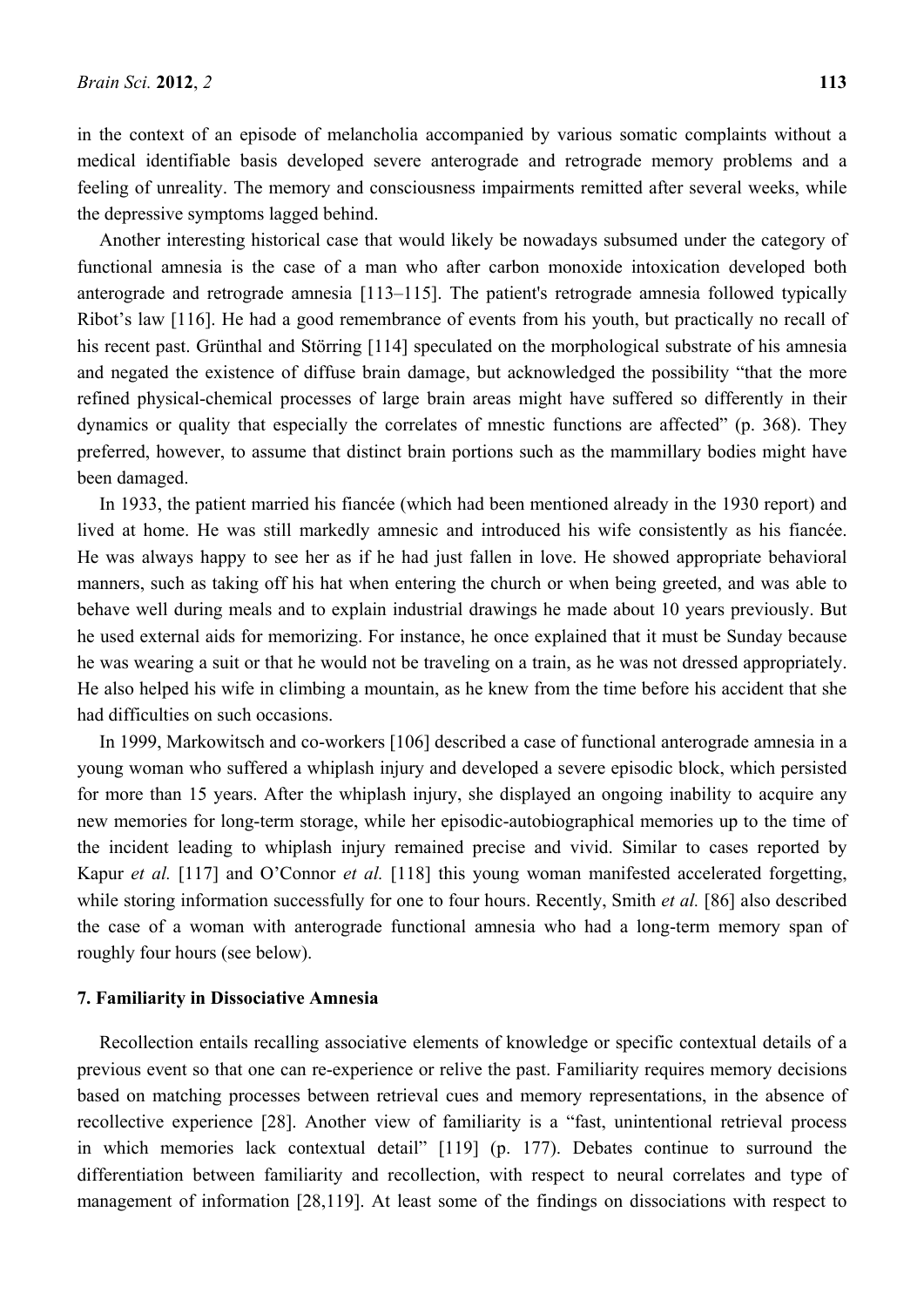neural correlates between recollection and familiarity-based recognition were suggested, in fact, to reflect differences in memory strength [119]. Some authors view familiarity as bearing a connection with the (noetic) perceptual memory [36]; others view familiarity as having overlaps with conceptual priming. Furthermore, there are suggestions that conceptual priming may involve an explicit form of management (retrieval) of information [119]. We propose conceptualizing familiarity as part of a spectrum and having an objective and subjective component. At one pole of the spectrum, there is familiarity-based recognition to which perceptual memory is intimately linked. At the other pole there is the familiarity linked to anoetic memory systems (priming). In the absence of an acknowledged feeling of familiarity, objective evidence for familiarity may be inferred from behavioral and/or physiological studies. The use of skin conductance response (SCR) has, for example, demonstrated heightened electrodermal responses to items or faces of personal salience in dissociative amnesia [120,121] or prosopagnosia [122,123]. A review of our own cases and other cases reported in the literature suggests the existence of non-uniformity with respect to the preservation of the familiarity-based recognition and feelings of familiarity in patients with dissociative amnesia. Kohnstamm [124] described a case of both retrograde and anterograde, suggestive of a functional amnestic condition. This was a former soldier who had been buried alive, but had no physical complaints. The patient's short-term memory was normal; however, he did not remember dates from history or geography, which he had learned in school. His musical repertoire, however, was still fully existent; while he was not aware of the musical titles, he was able to play them accurately. Similarly, he recognized his closest relatives, but not his more distant friends, although he still was aware of the fact that he had known them.

Kohnstamm [125] (p. 375) concluded that the "quality of familiarity" had survived in the patient. The patient, however, had severe anterograde amnesia as well (but no trace of confabulation). Kohnstamm emphasized that the patient's remembering was greatly influenced (*i.e.*, facilitated) by emotional stimuli and when he was interested and engaged in a topic (p. 378). He remarked that this observation might be used pedagogically and for memory training. Here again, as in other studies of this time, similarities are apparent to the presently discussed division of memory into episodic, semantic, and non-declarative memories. Kohnstamm stated that his "knowledge of language, calculation, and requirements for daily living" (p. 380) was preserved.

Markowitsch, Fink, Thöne, Kessler and Heiss [99] described patient N.N., who suffered an episode of fugue with loss of personal identity and complete blocked access to his past. During his fugue episode, he rode his bike for long hours. When he stopped and watched his face in the windows of different stores, he reportedly had difficulties recognizing himself. Impaired self-face recognition has been reported in other cases of psychogenic amnesia [126] and we speculated that it may reflect a right hemispheric dysfunction often encountered in dissociative amnesia [127]. When his wife came to visit N.N. in the hospital, he did not recognize her and thought that the doctors were trying to couple him with a woman, unknown to him. In spite of judging his wife as "alien" to him, he nevertheless returned with her to their family home.

The case described by Markowitsch and colleagues shares some similarity to the one presented by Kanzer [90]. This was a 25-year-old woman who suddenly lost access to the episodic-autobiographical material from her last five years. When her husband arrived at the hospital to take her home, she consented to go with him, in spite of saying that she did not recognize him, stating that: "He must be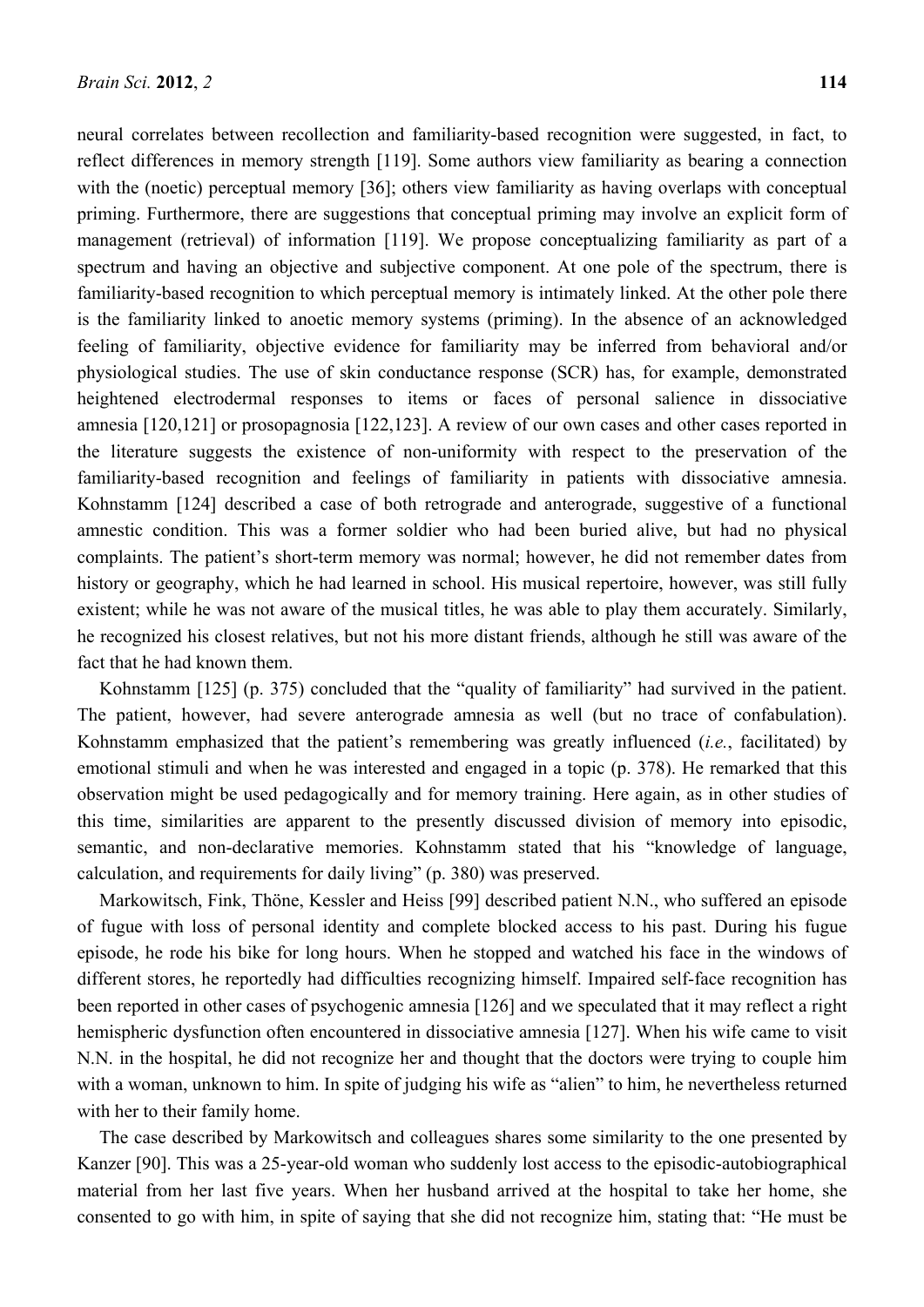my husband because I heard him mention my brother's name to you" [90] (p. 715). Commenting on other cases of dissociative (psychogenic) amnesia, Kanzer [90] noted that sometimes memory arises when a relative returns. In other cases, the patient shows no evidence of recognition, but has, as illustrated above, no objection to being discharged from the hospital home in the custody of a "stranger". One could argue that the patients' willingness to return home in the company of a person that they denied recognizing might stem from the familiarity fuelled by a still intact anoetic priming memory system. Another explanation may have to do with a higher suggestibility that has been described in the patients with dissociative amnesia [93]. Another possible explanatory avenue is a shift in the level of consciousness associated with the mode retrieval coupled with a lack of acknowledgment of that shift [87,128]. This shift is illustrated by the confession that patient FF later made to the researchers: "I was aware of knowing German in written and spoken form somehow after about 10 days…. It was a part of my life I just wanted to lock away in a dark chamber. I can't even say if it was an active will or passive defense…. The point where this disorientation was replaced by neglecting the truth is not easy to find and somehow undefined…. In the last test, the lie detector, some of the things were common (familiar) and my mother's name went through my 'personal barrier'." [87] (p. 1146).

#### **8. Conditioning and Priming in Dissociative Amnesia**

The traditional view of dissociative (psychogenic) amnesia posits that implicit processing of information, such as that coupled with classical conditioning, priming and procedural memory is preserved in this condition. This view is consistent with the one from neurologically-linked forms of amnesia. The famous anecdotal report with respect to classical conditioning is that of Claparede [128] who one day shook the hand of an amnesic female patient while hiding a pin in his hand. The next day the same patient refused to shake hands with the Swiss neuro-psychiatrist, although she was not able to recall the reason.

The strong nature of aversive classical conditioning *versus* perhaps the appetitive one is illustrated by de Renzi *et al.* [27] in their description of Andrea (a fictitious name), a 58 years old man with a two-year history of purely retrograde functional amnesia. Despite having difficulties with recognizing food by sight and taste, Andrea continued to dislike coffee and tomatoes in the same way he had done before. The opposite happened however in the patient with sudden onset of retrograde amnesia and loss of identity that was described by Thomas-Antérion and colleagues in 2008 [129], who despite having been a heavy cigarette smoker before the onset of the amnesia, totally quit smoking immediately afterwards. Since the appearance of the first studies on priming, it was generally assumed that priming is preserved in patients with anterograde or retrograde amnesia [130,131]. Squire *et al.* [132] stated, "that priming is fully independent of declarative memory" (p. 252). Severely amnesic neurological patients were reported to have comparable performance with controls when asked to visually identify a degraded variant of words or pictures they had encountered before, despite having no capacity for recalling or recognizing them [133]. The studying of patient H.M. was instrumental in providing the grounding framework for the investigation of implicit and explicit management of information in memory research. The assessment of H.M. revealed that he could still acquire information on the levels of conditioning, priming, and procedural memory. Furthermore, he remained able to reflect upon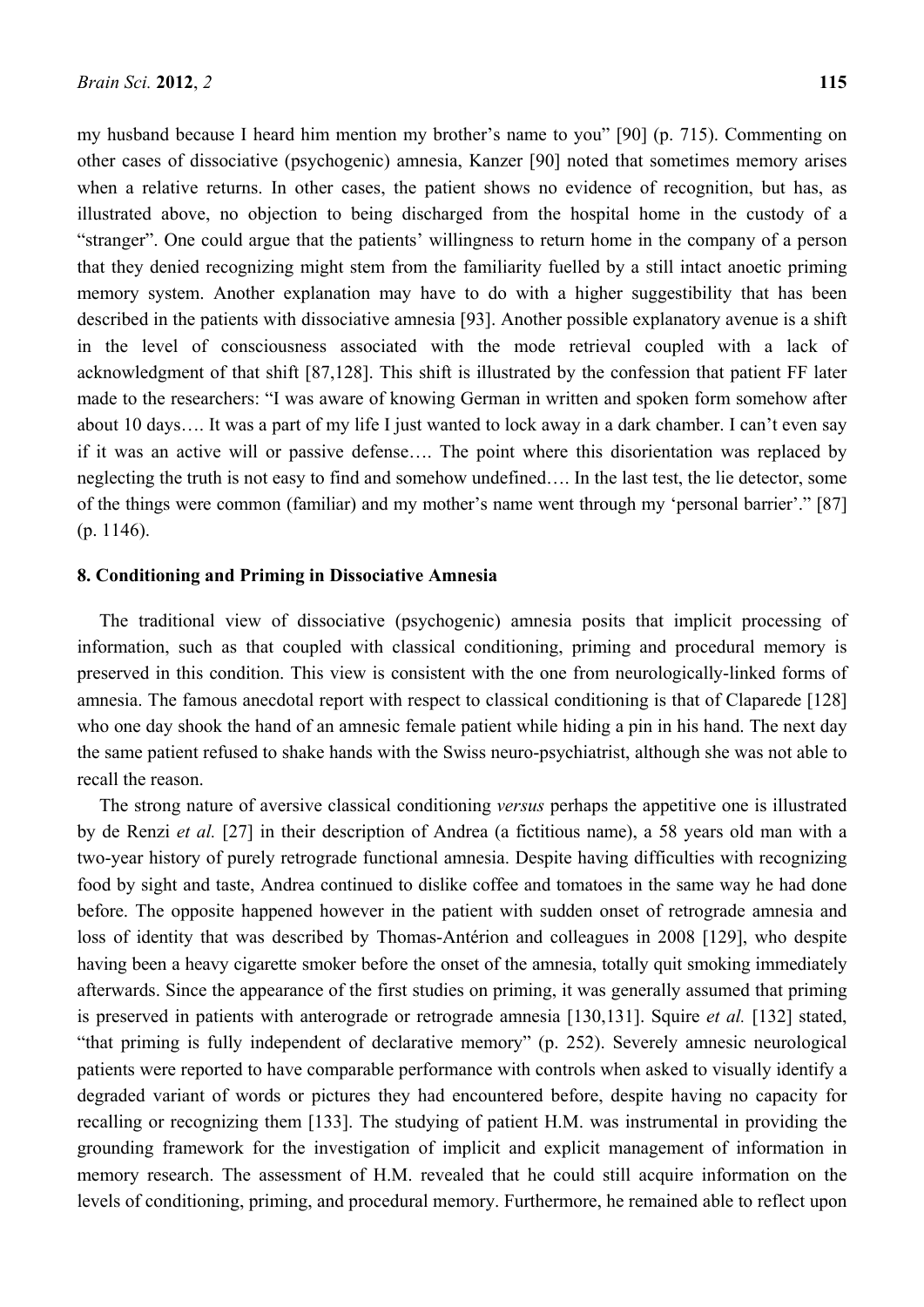his condition and even upon his emotions/feelings, despite having undergone bilateral removal of the amygdala in addition to removal of the parahippocampal-entorhinal cortex, and the anterior hippocampus, as suggested by the following words attributed to him: "Every day is alone what enjoyment I've had, and whatever sorrow I've had."

The burgeoning interest in priming and other implicit forms of memory management ignited by the study of H.M. and other patients with mediotemporal lobe amnesia has been paralleled by increased sophistication and variety in testing paradigms. The employment of new testing methods, however, has recently revealed a less clear-cut and homogeneous picture of priming in patients with amnesia resulting from mediotemporal lobe damage. Several studies found intact repetition priming, but impaired relational priming, supporting the view that a main function of the hippocampus is to bind features of an event or item or relations between items together rather than consciousness *per se* [10,119]. Azienza *et al.* [134] found a decreased semantic priming effect in patients with mild cognitive impairments compared to normal elderly persons (conceptual priming). Other authors, such as Katharina Henke [135] stated that the hippocampal system—usually opined to participate exclusively in conscious (noetic, autonoetic; *cf.* reference [27]) forms of memory—might be involved in priming as well (and not only in EAM and semantic memory). Furthermore, she proposed a classification of memory systems independent of the criterion of consciousness, and solely based on processing modes or processing operations. In the light of evidence from various other sources—reviewed recently in Dew and Cabeza [119]—it has increasingly been acknowledged that certain forms of priming, in particular conceptual priming, are at least in part affected by impairments of the semantic and the EAM systems. Consequently, it is not surprising that there is evidence of deficient performance in certain priming tasks in patients with a background of functional or dissociative amnesia as well. On the other hand, in a substantial number of patients with dissociative amnesia, the performance of various tasks that tap on the priming and procedural memory systems remains largely preserved. This allows these patients to maintain their ties with their social and biological environment and ground a sense of self-coherence.

The work of Markowitsch and colleagues in patients with neurological or dissociative types of amnesia or episodic-autobiographical memory impairments has also pointed out a non-homogeneity of findings with respect to priming and procedural memory, and has suggested several ways in which explicit and implicit management of information may interact at both the behavioral and neural levels [135].

In a study that compared 15 brain-damaged patients (mostly with right hemisphere damage) with 15 patients after non-neurological surgical interventions, perceptual picture priming test performance was lower in patients with brain damage, while verbal priming did not differ among the groups [135]. The verbal (word and idiom-sentence priming) priming was not different between the groups. A direct relationship between WMS-revised General Memory Index (MQ) and to a lesser degree also between IQ and verbal priming performance was found. Incidentally, in a recent pilot study, the magnitude of the priming performance, as assessed by a word-stem completion test, was greater among participants who achieved verbal memory scores higher than 110 on Wechsler Memory Scale-Revised in comparison to "normal memorizers" [136].

In the case of the above-mentioned 67-year-old professor with profound anterograde amnesia and more selective retrograde amnesia, Markowitsch and co-workers employed several testing paradigms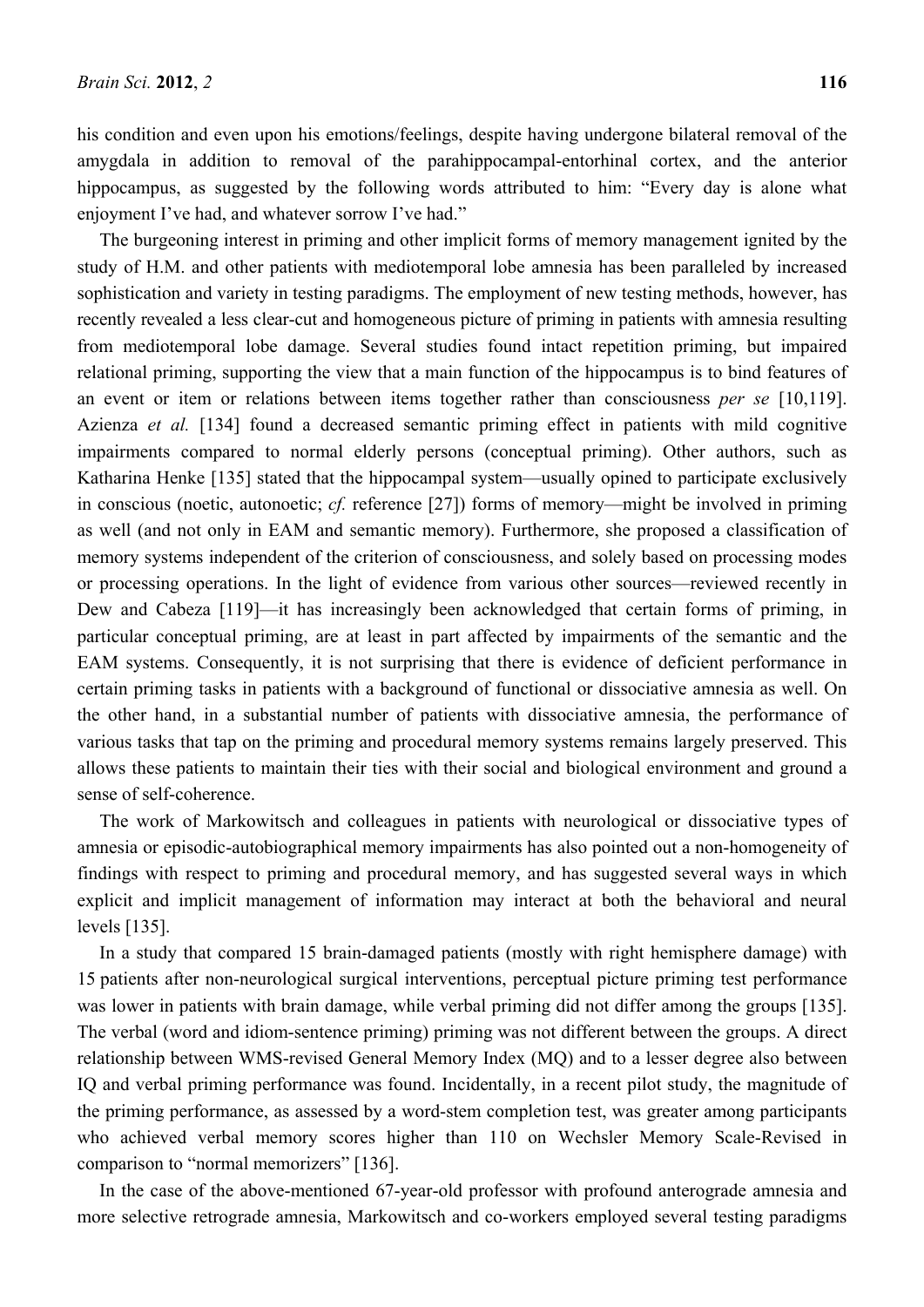tapping into priming, such as Gollin's Incomplete Pictures Test [137], Word Stem Completion, Sentence Completion, Phrase Completion, and procedural memory system (Mirror Image Reading). The obtained findings pointed to a non-uniformity of performance levels in these tasks. Overall, the patient's performance in the Gollin's Incomplete Pictures Test was quite poor in comparison to controls, but significantly improved from session to session, in the absence of any evidence for explicit memory for the test items, although his performance did not reach the level attained by the controls. Word stem completion brought ambiguous results that were attributed to the special adherence of the patient to the German language. Both the very poor starting level in identifying the incomplete pictures and the patient's failure to acquire any non-idiom words over three sessions in the sentence completion test were attributed to his profound amnesia that might have impacted on his ability to combine or reformulate time-spaced information. Another posited interpretation for the patient's difficulty with sentence completion test was that he was able to process re-(learned) known idioms, but failed to acquire any newly presented ones, due to his massive anterograde amnesia. Overall, the results pointed to several aspects concerning processing in memory systems. The improvement in performance in the incomplete picture test supported the idea of the existence of dissociable neural substrates for episodic and (perceptual) priming memory systems. The mixed results with respect to performance involving other priming testing paradigms is in conformity with the view that dissociating between implicit and explicit forms of information management might pose a bigger challenge for priming testing paradigms other than the ones investigating the priming of pure perceptual information. These testing paradigms might be facilitated or supported by performance on other memory systems, reflecting the "porous boundaries" or dynamic interaction that exists between diverse memory systems at both the behavioral and neural levels [119].

With respect to dissociative amnesia, Markowitsch *et al.* [72,74] described the case of A.M.N., who was a 23 years-old employee of an insurance company with 11 years of education. After discovering one evening the outbreak of a fire in the cellar of his house, he immediately left the house shouting "Fire, fire," while his friend—who was in the house at the time as well—called the fire department, who immediately extinguished the fire. In the night of the event A.M.N. and his friend retired to bed as usual, but the next morning, upon waking up, A.M.N. thought that he was only 17 years old, did not remember any personal events beyond this age and also became unable to acquire new events long-term. Three weeks after he was admitted to an university clinic, where he underwent medical and laboratory work up (including conventional structural brain imaging), which yielded unremarkable results. On neuropsychological examination, A.M.N. showed memory deficits in several memory fields, including poor performance in comparison to normals on perceptual priming tests (incomplete picture test). He also showed poor short-term memory, problems in word finding, reading comprehension and calculation. After three weeks of psychotherapeutic interventions in the hospital, the patient recollected one of his childhood memories. He remembered that at age 4 he saw a road accident that involved two cars crashing, one of which burst into flames. He witnessed the driver's death in the fire, his screams as he pressed his head against the glass and hammered at the window. This memory was confirmed by the patient's mother, who witnessed the event as well. Since then, an open fire was reportedly perceived as life-threatening by him. The authors hypothesized that the witnessing of the traumatic incident at age 4 already initiated subtle biological changes and that the latter witnessing of the fire outbreak in the house triggered a magnified biological response in the form of a cascade-like release of stress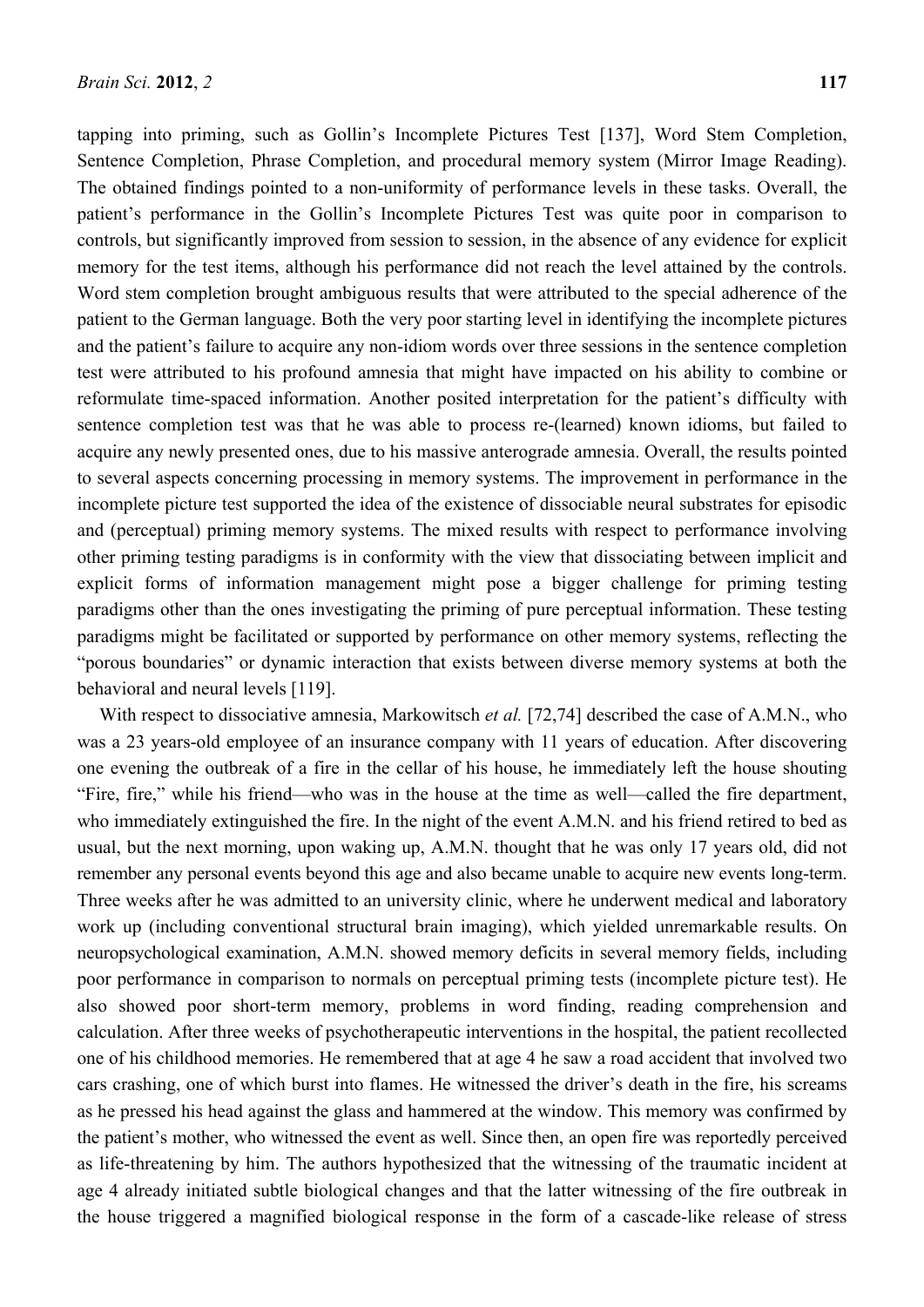hormones, such as glucocorticoids [75], which led to the mnestic blockade that covered the last 6 years of his life. Interestingly, A.M.N.'s inaccessibility of his former memories was accompanied by an overall reduction in his cerebral glucose metabolism (as measured by fluorodeoxyglucose—FDG-PET), together with an even more pronounced reduction of the metabolism in the memory-sensitive regions of the temporal and diencephalic areas [73]. The hippocampal formation of A.M.N. was found to be bilaterally hypometabolic. A metabolism of three standard deviations below that of normals was found in his right temporo-basal, left temporo-mesial, left and right fronto-basal, left insular and dorso-parietal cortex. A metabolism of two standard deviations below normal was found in the left temporo-basal, the right and left fronto-mesial, the right insular, the left cerebellum and the left putamen. However, treating the patient psychopharmaceutically (with antidepressants) and psychotherapeutically resulted in a principal reinstatement of his old memories and a reinstatement of his ability to encode new episodic events long term.

The fact that the blockade of his conscious memories for personal events spanning the last 6 years of his life may be accounted for by several experiences that occurred during that time, which likely had an intense and negative emotional connotation: he disclosed his sexual preferences to his parents and his circle of friends; he experienced disagreements with his parents and ended up leaving both his school and the family home.

Another interesting case with a variant of dissociative amnesia (dissociative fugue) described by Markowitsch *et al.* [99] was already briefly mentioned above. He was a 37-year-old man with low self-esteem and a history of maltreatment by his parents. He grew up with a mother who was very critical of him. Later on, he married a woman who apparently resembled his mother. Reportedly, his wife decided one day that they should leave for a vacation the following week.

Three days prior to the intended family holidays, N.N. was supposed to get some bread rolls from the bakery for breakfast. He took his bicycle, but instead of returning home, he continued biking for a number of days, from North to South Germany, until he reached a large city. At the central station, a person from the Salvation Army suggested to him to enter the city's psychiatric university hospital, which he actually did.

In the clinic, N.N. felt quite happy, made friends and appeared not to care about his condition of having no access to his past ("*la belle indifference*"). After a police search, N.N. was found and visited by his wife. Contrary to the belief that states that confrontation with reality leads to immediate reinstatement of memories—this did not happen to him. He did not recognize his wife, but nevertheless returned to their marital home—complaining however on their arrival about the furniture and curtains. He also failed to recognize his children. Interestingly, he changed his habits (he stopped driving) and his job. He ceased having allergic and asthmatic attacks, and gained 15 kg, in spite of denying feeling hungry and saying that no food tasted particularly good to him any more. He was able to re-learn his past and retrieve portions of it in a neutral, unaffected manner. Other cognitive functions were largely spared or regained within weeks.

N.N. was tested neuropsychologically and with functional imaging. Water-PET was used in combination with the design of Fink *et al.* [62], during which the patient was confronted with events from his personal past. While the normal probands had predominantly right temporo-frontal activation [62], N.N. had a left-hemispheric activation of these regions. In light of other data on brain activations during memory retrieval (e.g., [138,139]), this finding was interpreted as suggesting that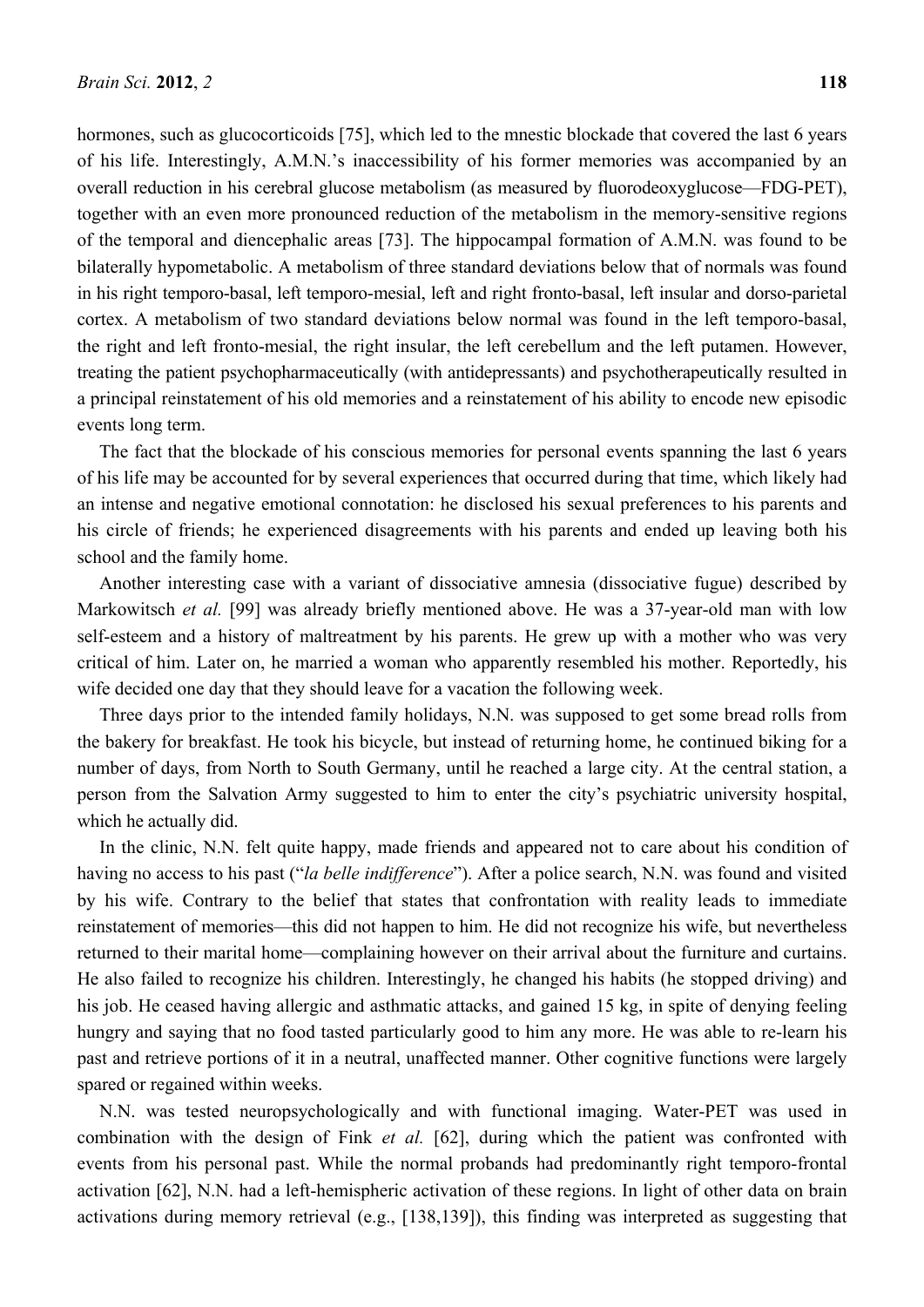the patient perceived his own episodic-autobiographical episodes as if they were belonging to a third, neutral person.

N.N.'s perceptual priming, tested with the incomplete picture task [137], was at the second presentation somewhat lower than that of students, average age 24 years, tested with a 24 h delay.

In a patient with psychogenic amnesia, Kopelman *et al.* [140] reported no evidence of word-stem completion priming for given names and names of places from a patient's personal past, albeit his performance for the same information on a forced recognition task was above mere chance. Following the procedure of Kopelman *et al.* [140], Markowitsch *et al.* [99] constructed a Word-stem Completion of Autobiographical Memory task for names and places from the patient's past. The test consisted of 14 names of people and 5 names of companies. The 19 word-stems were presented together with 40 distractors. The first 10 word-stems on the list were distracters. The patient was asked to complete the word-stems with the first name that came to his mind. While working on the task, N.N. came to the word-stem "TAR" (used for Tareck, the name of his son, which is uncommon in Germany). He asked if the test was constructed especially for him because the three letters could have been taken from the name of his son. After realizing that this was the case, he changed his working strategy and he scanned the other word-stems and filled in the names which he in fact recognized from his past. He completed 5 out of 19 names with names from his personal history. In addition, he completed three of the baseline items with names from his past. In this case, the results of the test were not interpreted as a measure of implicit memory as the spontaneous awareness of the test design prompted the patient to adopt a novel non-incidental strategy toward completing the task.

Serra *et al.* [69] described normal repetition priming in a Stem Completion test [141] in a 34-year-old woman with a history of retrograde psychogenic amnesia with loss of personal identity who was investigated 8 years later for persistence of retrograde memory impairments, in spite of recovery of "isles" of autobiographical events. Patient F.F., described by Glisky *et al.* [87], also performed within normal limits on an implicit Word-Stem Completion test [121].

# **9. Procedural Memory and Dissociative Amnesia**

Freud viewed repeating, remembering and working through as three stages of a continuous process [142]. As Russell [143] pointed out we are creatures of habit by design, and so-called repetition compulsion is education-resistant. Lower memory systems, such as conditioning, priming and procedural memory are not only education-resistant, but seem also less vulnerable to insults. Data from patients with severe amnesia due to medial temporal lobe damage suggest that they are quite capable of learning and remembering motor skills. A study that looked at nine patients with chronic stable amnesia with bilateral medial temporal lobe damage due to herpes simplex encephalitis or anoxia, and one with thalamic stroke and 25 matching normal comparison subjects, emphasized preserved ability for the acquisition of a variety skills relevant to real-world activities in patients with amnesia, and proposed that procedural memory training should be an integral component of comprehensive rehabilitation programs for patients with memory impairments [52].

Not infrequently, patients with dissociative amnesia report being unable to perform tasks that engage the procedural memory system. Several patients with dissociative or functional amnesia have reported difficulties with procedures that they had been competent or proficient at before the onset of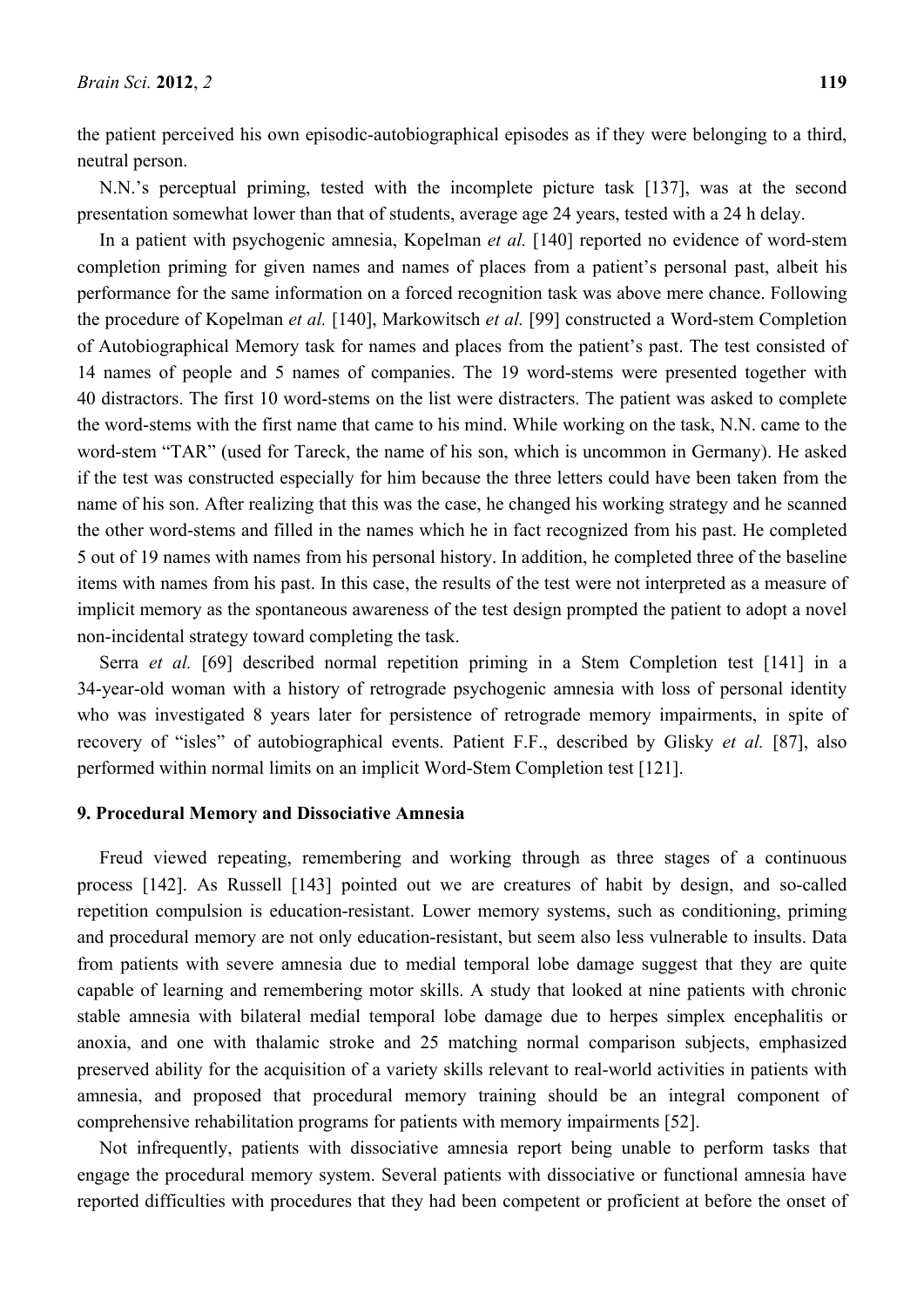amnesia, such as word finding, writing, reading and reading comprehension, and speaking the native language or a second language, cooking, ironing, driving, riding a bike, tying shoes, using a pen, penmanship, using a fax, using a computer, typing, playing the piano, using common tools (razors), knitting, how to tell the time from a watch and calculation [28,69,95,125,127,144,145]. There have also been reports of changing in penmanship in functional or dissociative amnesia, such as adopting a different signature from an earlier younger époque [28,146]. In the paper of Glisky *et al.* [87] a patient with a psychogenic fugue condition is presented, who lost access to his autobiography together with native German language, while his implicit memory and knowledge of German grammar structure remained intact [147].

Markowitsch *et al.* [148] described a patient with retrograde amnesia (probably of mixed etiology) who no longer knew or remembered that he had possessed a precious collection of antique clocks, but was able to manipulate the fine and complicated mechanical components within them without hesitation. Consequently, while he did not consciously remember his skills (serially encoded), he could retrieve them in an automatic way (parallel retrieval of procedural memories).

de Renzi and colleagues [28] subsequently cautioned about drawing conclusions about impairments in procedural memory in cases of functional or dissociative amnesia, for several reasons. They stated that some of the reported skill performance difficulties could not be observed directly, as the patients refused to perform them in front of others or they did not commit themselves to relearning. They also pointed out a possible semantic deficit that may have accounted for the initial awkwardness in the task, as the patients could not recall what specific actions were necessary for the performance of the motor act. In the case of Andrea, de Renzi and colleagues noted that the change in penmanship persisted, in spite of attempts to rehabilitate it, suggesting a true, persistent procedural memory deficit. However, only a few studies have provided objective evidence of procedural memory impairments in functional or dissociative amnesias. Smith *et al.* [68] showed that patient FL performed very poorly on two motor skills tasks (mirror drawing and rotary pursuit task, respectively) during both the first and second days of testing in comparison to controls, and in addition exhibited no improvement from the first day to the second day. The authors speculated that an experience of disability might have created tentativeness, anxiety, and a sense of helplessness, which may have affected the performance. However, the patient BC described by Serra *et al.* [69] showed a clear improvement in mirror reading skills with practice.

In fact, there are also suggestions that amnesia may, in some cases, favor the performance of highly automatic behaviors. N.N.'s state of altered (autonoetic) consciousness [99] did not interfere with his automatic riding of his bike ("ambulatory automatism") [94] and may have even enhanced it. Maldonado and Spiegel [93] reported that certain forms of dissociation, such as suspension of critical thought, may enhance the performance of coordinated and complex motor acts in athletes. In contrast, overthinking might disrupt the performance of highly-skilled procedures in proficient athletes [149].

# **10. Conclusions**

The "remains of the day" in patients with dissociative amnesia are mainly represented by the bulk of their implicit memories which, to a large degree and in a substantial number of patients, continue to be maintained. These memories include habits that are lived and acted [150]. In the presence of an impaired autonoetic consciousness, these memories and habits continue to ground and preserve a sense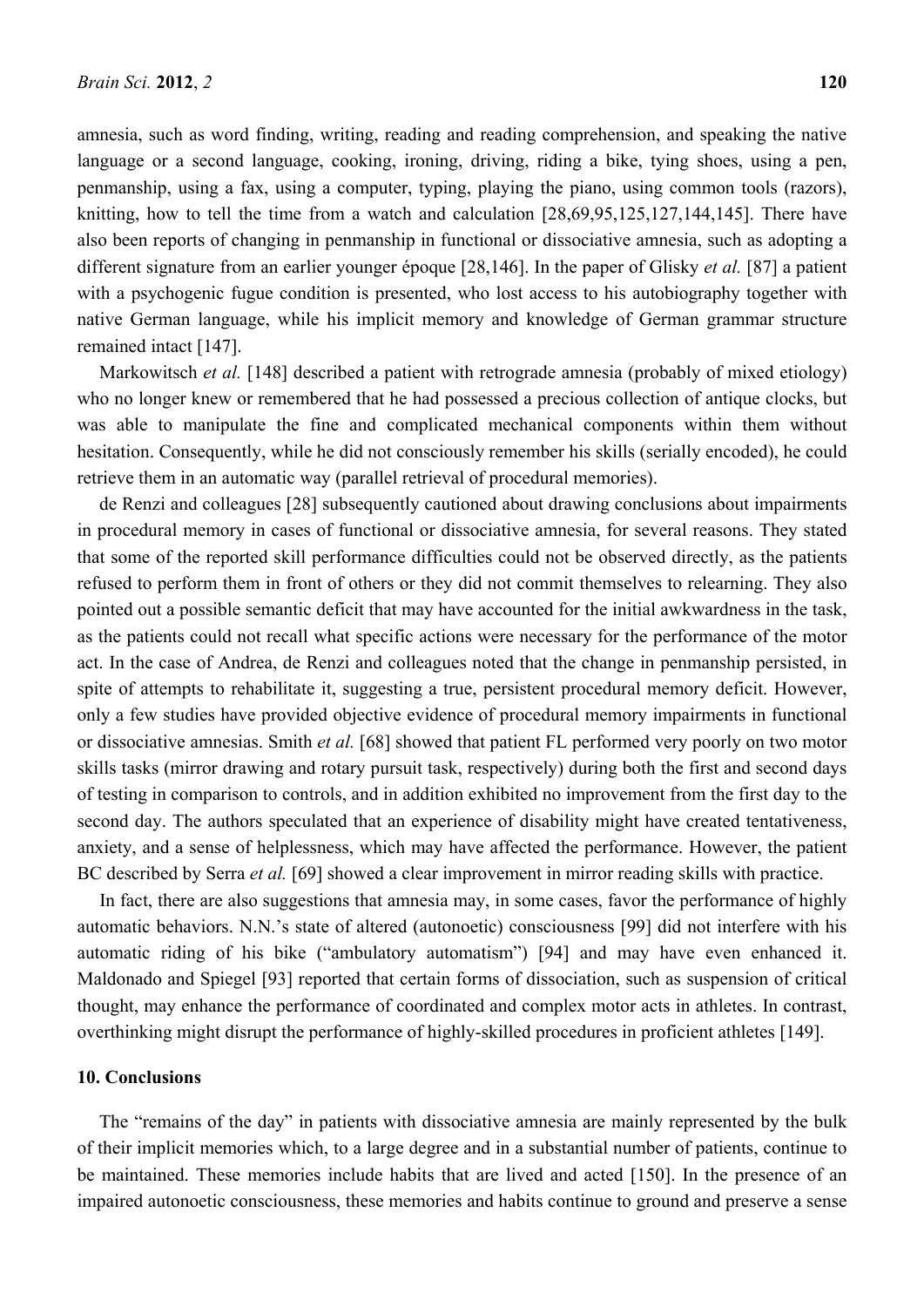of self that goes beyond that of a core self. The importance of implicit, automatic management of information for one person's well being had been emphasized by William James [7], who viewed habits as "the enormous fly-wheel of society, its most precious conservative agent" (p. 132). James argued that "*we must make automatic and habitual, as early as possible, as many useful actions as we can*, and guard against the growing into ways that are likely disadvantageous to us, as we should guard against the plague. The more of the details of our daily life we can hand over to the effortless custody of automatism, the more our higher powers of mind will be set free for their own proper work. There is no more miserable human being that one in whom nothing is habitual but indecision, and for whom the lighting of every cigar, the drinking of every cup, the time of rising and going to bed every day, and the beginning of every bit of work, are subjects of express volitional deliberation" (p. 134).

The need for a balance between implicit and explicit mnemonic processing is confirmed by the literature on great mnemonists (mentioned above), who often perceived their extraordinary explicit mnemonic processing abilities as being a burden, rather than a gift. The interplay between implicit and explicit management of information associated to various memory systems is, however, quite complex. This is also suggested by the non-uniformity of findings in memory performance in patients with dissociative amnesia. Researchers embarking on the work of disentangling the neural and behavioral correlates of implicit *versus* explicit modes of mnemonic processing seem to be faced with a number of challenges. One of the grand challenges may come from the fact that, as William James stated [7], "consciousness, then, does not appear to itself chopped up in bits…. It is nothing jointed; it flows. A 'river' or a 'stream' are the metaphors by which it is most naturally described" (p. 145).

#### **Acknowledgments**

The work of HJM was supported by CITEC.

#### **References**

- 1. Markowitsch, H.J.; Welzer, H. *The Development of Autobiographical Memory*; Psychology Press: Hove, UK, 2009.
- 2. Hacking, I. *Rewriting the Soul: Multiple Personality and the Sciences of Memory*; Princeton University Press: Princeton, NJ, USA, 1995.
- 3. Staniloiu, A.; Markowitsch, H.J.; Brand, M. Psychogenic amnesia—A malady of the constricted self. *Conscious. Cogn.* **2010**, *19*, 778–801.
- 4. Luria, A.R. *The Mind of a Mnemonist: A Little Book About a Vast Memory*; Basic Books: New York, NY, USA, 1968.
- 5. Kundera, M. *The Unbearable Lightness of Being*; Harper Perennial: New York, NY, USA, 1991.
- 6. Parker, E.S.; Cahill, L.; McGaugh, J.L. A case of unusual autobiographical remembering. *Neurocase* **2006**, *12*, 35–49.
- 7. James, W. *Psychology: Briefer Course*; Harvard University Press: Cambridge, MA, USA, 1984.
- 8. Eco, U.; Gould, S.J.; Carrière, J.-C.; Delumeau, J. *Conversations about the End of Time*; Allen Lane/Penguin Press: London, UK, 1999.
- 9. Abu-Akel, A.; Shamay-Tsoory, S. Neuroanatomical and neurochemical bases of theory of mind. *Neuropsychologia* **2011**, *49*, 2971–2984.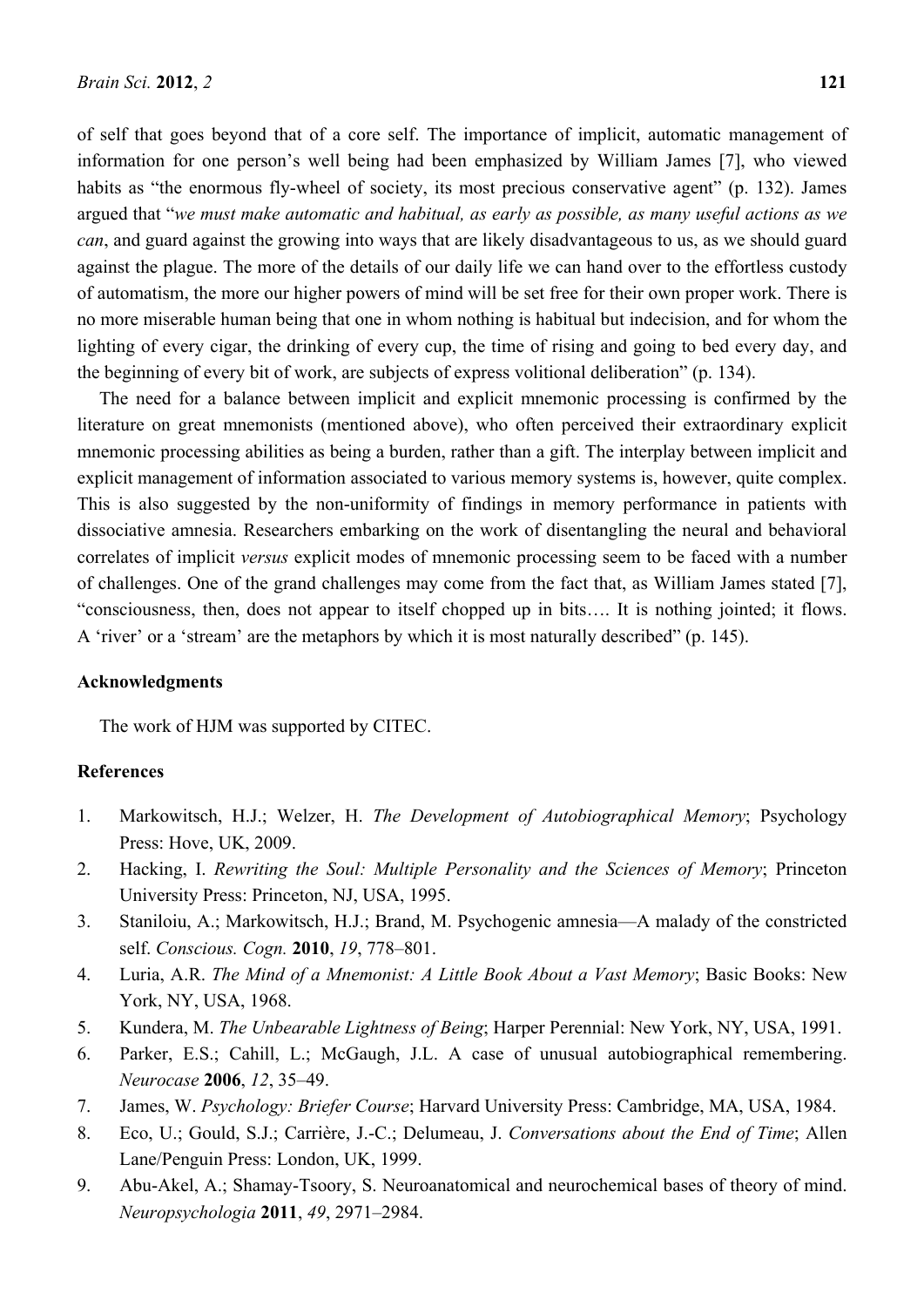- 10. Nyberg, L.; Kim, A.S.; Habib, R.; Levine, B.; Tulving, E. Consciousness of subjective time in the brain. *Proc. Natl. Acad. Sci. USA* **2010**, *107*, 22356–22359.
- 11. Wheeler, M.A.; Stuss, D.T.; Tulving, E. Toward a theory of episodic memory: The frontal lobes and autonoetic consciousness. *Psychol. Bull*. **1997**, *121*, 331–354.
- 12. Adolphs, R. What does the amygdala contribute to social cognition? *Ann. N. Y. Acad. Sci.* **2010**, *1191*, 42–61.
- 13. Beer, J.S. The default mode: Feeling good or being right? *Trends Cogn. Sci*. **2007**, *11*, 187–189.
- 14. Varki, A. Human uniqueness and the denial of death. *Nature* **2009**, *460*, doi:10.1038/460684c.
- 15. Masson, J.M. *The Complete Letters of Sigmund Freud to Wilhelm Fliess 1887*–*1904*; The Belknap Press of Harvard University Press: Cambridge, MA, USA, 1985.
- 16. Modell, A.H. *Imagination and the Meaningful Brain*; Bradford: Cambridge, MA, USA, 2006.
- 17. Ishiguro, K. *The Remains of the Day*; Faber and Faber: London, UK, 1989.
- 18. Conway, M.A. Episodic memories. *Neuropsychologia* **2009**, *47*, 2305–2313.
- 19. Rathbone, C.J.; Moulin, C.J.; Conway, M.A. Autobiographical memory and amnesia: Using conceptual knowledge to ground the self. *Neurocase* **2009**, *15*, 405–418.
- 20. van Quekelberghe, R. Shamanism (meditation, yoga, non-dual mindfulness): A magical or a deep ecological healing consciousness? Presented at the Workshop "Magic and Medicine", Center for Advanced Study, University of Bielefeld, Bielefeld, Germany, December 2011.
- 21. Dilthey, W. *Ideen über eine Beschreibende und Zergliedernde Psychologie (Ideas on a Describing and Analyzing Psychology)*; Bechtermünz Verlag: Augsburg, Germany, 1996.
- 22. Seligman, R.; Kirmayer, L.J. Dissociative experience and cultural neuroscience: Narrative, metaphor and mechanism. *Cult. Med. Psychiatry* **2008**, *32*, 31–64.
- 23. Pearce, J.M. Amnesia. *Eur. Neurol.* **2007**, *57*, 126.
- 24. Ricoeur, P. *La mémoire, l'histoire, l'oubli* (*Memory, History, Forgetting*); Editions du Seuil: Paris, France, 2000.
- 25. World Health Organization. *ICD-10 Classification of Mental and Behavioral Disorders: Clinical Descriptions and Diagnostic Guidelines*; WHO: Geneva, Switzerland, 1992.
- 26. American Psychiatric Association. *Diagnostic and Statistical Manual of Mental Disorders (DSM-IV-TR)*, 4th ed.; APA: Washington, DC, USA, 2000.
- 27. de Renzi, E.; Lucchelli, F.; Muggia, S.; Spinnler, H. Is memory loss without anatomical damage tantamount to a psychogenic deficit? The case of pure retrograde amnesia. *Neuropsychologia*  **1997**, *35*, 781–794.
- 28. Markowitsch, H.J.; Staniloiu, A. Amnesic disorders. *Lancet* **2012**, in press.
- 29. Baddeley, A. The episodic buffer: A new component of working memory? *Trends Cogn. Sci.*  **2000**, *4*, 417–423.
- 30. Levine, B.; Svoboda, E.; Turner, G.R.; Mandic, M.; Mackey, A. Behavioral and functional neuroanatomical correlates of anterograde autobiographical memory in isolated retrograde amnesic patient M.L. *Neuropsychologia* **2009**, *47*, 2188–2196.
- 31. Kopelman, M.D. Focal retrograde amnesia and the attribution of causality: An exceptionally critical review. *Cogn. Neuropsychol.* **2000**, *17*, 585–621.
- 32. Markowitsch, H.J. *Intellectual Functions and the Brain*; Hogrefe & Huber Pubilshers: Toronto, Canada, 1992.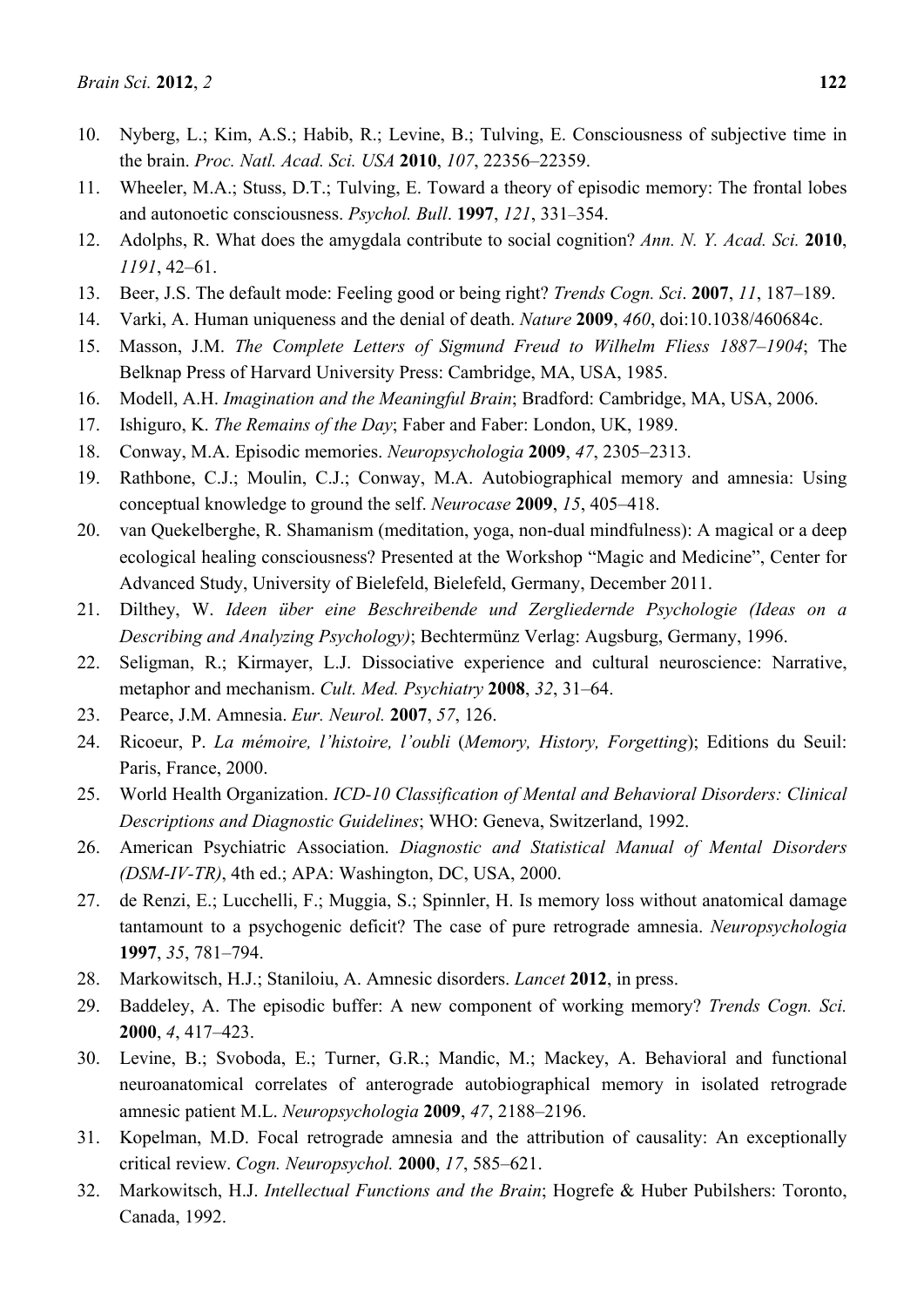- 33. Tulving, E. Episodic and Semantic Memory. In *Organization of Memory*; Tulving, E., Donaldson, W., Eds.; Academic Press: New York, NY, USA, 1972; pp. 381–403.
- 34. Mishkin, M.; Petri, H.L. Memories and Habits: Some Implications for the Analysis of Learning and Retention. In *Neuropsychology of Memory*; Squire, L.R., Butters, N., Eds.; Guilford Press: New York, NY, USA, 1984, pp. 287–296.
- 35. Pfeifer, R.; Bongard, J. *How the Body Shapes the Way We Think*; MIT Press: Cambridge, MA, USA, 2007.
- 36. Tulving, E. Episodic Memory and Autonoesis: Uniquely Human? In *The Missing Link in Cognition: Self-knowing Consciousness in Man and Animals*; Terrace, H.S., Metcalfe, J., Eds.; Oxford University Press: New York, NY, USA, 2005; pp. 3–56.
- 37. Vandekerckhove, M.; Panksepp, J. The flow of anoetic to noetic and autonoetic consciousness: A vision of unknowing (anoetic) and knowing (noetic) consciousness in the remembrance of things past and imagined futures. *Conscious. Cogn*. **2009**, *18*, 1018–1028.
- 38. Tulving, E. Organization of Memory: Quo Vadis? In *The Cognitive Neurosciences*; Gazzaniga, M.S., Ed.; MIT Press: Cambridge, MA, USA, 1995; pp. 839–847.
- 39. Markowitsch, H.J. Time, Memory, and Consciousness. A View from the Brain. In *Endophysics, Time, Quantum, and the Subjective*; Buccheri, R., Elitzur, A.C., Saniga, M., Eds.; World Scientific Publishing: Singapore, Singapore, 2005; pp. 131–147.
- 40. Lemogne, C.; Piolino, P.; Friszer, S.; Claret, A.; Girault, N.; Jouvent, R.; Allilaire, J.F.; Fossati, P. Episodic autobiographical memory in depression: Specificity, autonoetic consciousness, and self perspective. *Conscious. Cogn.* **2006**, *15*, 258–268.
- 41. Nelson, K.; Fivush, R. The emergence of autobiographical memory: A social cultural developmental theory. *Psychol. Rev.* **2004**, *111*, 486–511.
- 42. Piolino, P.; Hisland, M.; Ruffeveille, I.; Matuszewski, V.; Jambaque, I.; Eustache, F. Do school-age children remember or know the personal past? *Conscious. Cogn.* **2007**, *16*, 84–101.
- 43. Schacter, D.L. The seven sins of memory. *Am. Psychol*. **1999**, *54*, 182–201.
- 44. Freud, S. Zum psychischen Mechanismus der Vergesslichkeit (On the psychic mechanism of forgetfulness). *Monats. Psychiatr. Neurol.* **1901**, *4/5*, 436–443.
- 45. Kühnel, S.; Woermann, F.G.; Mertens, M.; Markowitsch, H.J. Involvement of the orbitofrontal cortex during correct and false recognitions of visual stimuli. Implications for eyewitness decisions on an fMRI study using a film paradigm. *Brain Imaging Behav.* **2008**, *2*, 163–176.
- 46. Borsutzky, S.; Fujiwara, E.; Brand, M.; Markowitsch, H.J. Susceptibility to false memories in patients with ACoA aneurysm. *Neuropsychologia* **2010**, *48*, 2811–2823.
- 47. Pessoa, L. On the relationship between emotion and cognition. *Nat. Rev. Neurosci.* **2008**, *9*, 148–158.
- 48. Stickgold, R.; Walker, M.P. Memory consolidation and reconsolidation: What is the role of sleep? *Trends Neurosci.* **2005**, *28*, 408–415.
- 49. Haist, F.; Bowden Gore, J.; Mao, H. Consolidation of human memory over decades revealed by functional magnetic resonance imaging. *Nat. Neurosci.* **2001**, *4*, 1139–1145.
- 50. Fulton, D. Reconsolidation: Does the past linger on? *J. Neurosci.* **2006**, *26*, 10935–10936.
- 51. Wood, H. Consolidating reconsolidation. *Nature* **2003**, *4*, 774–775.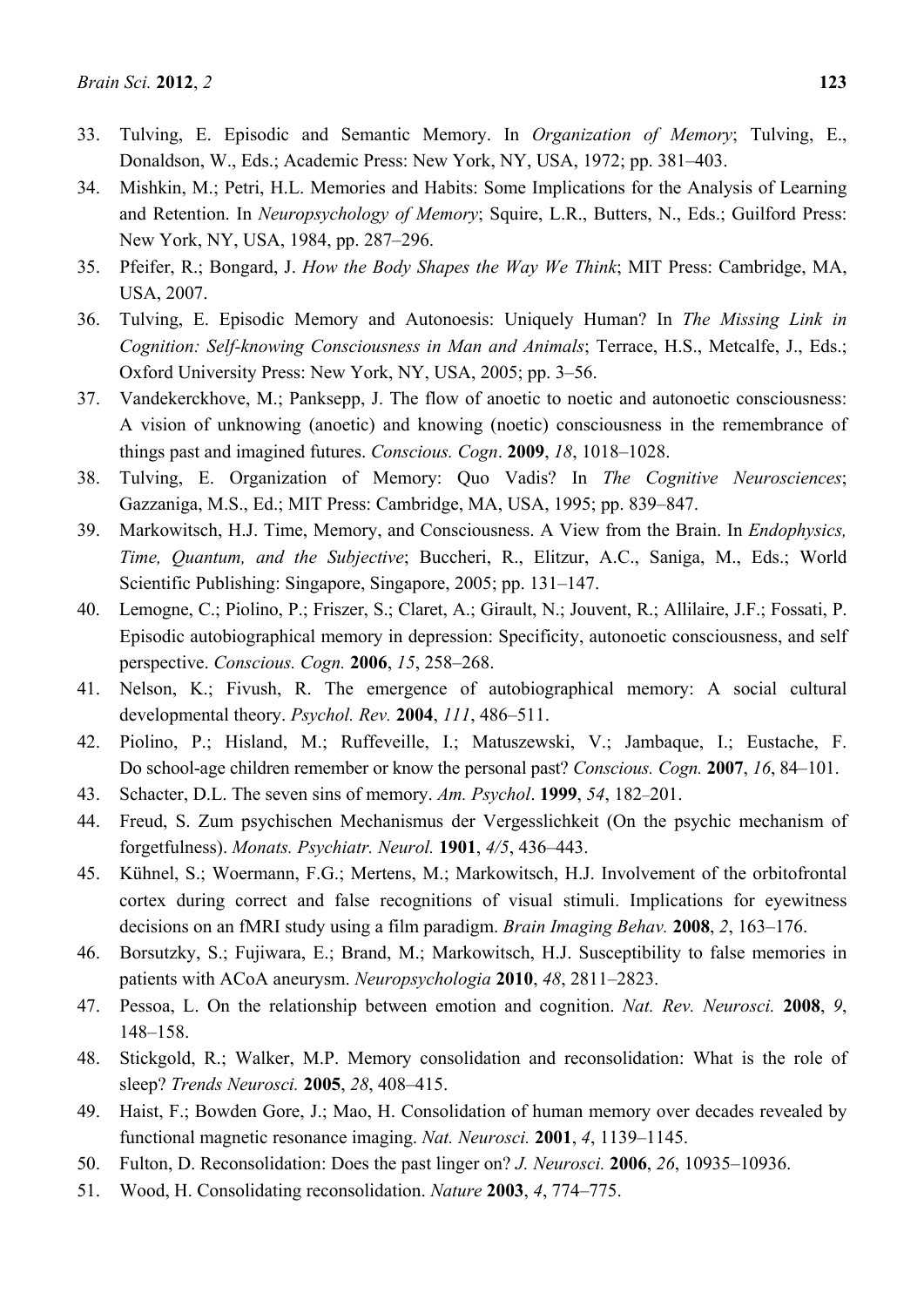- 52. Cavaco, S.; Anderson, S.W.; Allen, J.S.; Castro-Caldas, A.; Damasio, H. The scope of preserved procedural memory in amnesia. *Brain* **2004**, *127*, 1853–1867.
- 53. Vargha-Khadem, F.; Gadian, D.G.; Watkins, K.E.; Connelly, A.; van Paesschen, W.; Mishkin, M. Differential effects of early hippocampal pathology on episodic and semantic memory. *Science*  **1997**, *277*, 376–380.
- 54. Brand, M.; Markowitsch, H.J. The Principle of Bottleneck Structures. In *Principles of Learning and Memory*; Kluwe, R.H., Lüer, G., Rösler, F., Eds.; Birkhäuser: Basel, Switzerland, 2003; pp. 171–184.
- 55. Markowitsch, H.J. Diencephalic amnesia: A reorientation towards tracts? *Brain Res. Rev.* **1988**, *13*, 351–370.
- 56. Markowitsch, H.J.; von Cramon, D.Y.; Schuri, U. Mnestic performance profile of a bilateral diencephalic infarct patient with preserved intelligence and severe amnesic disturbances. *J. Clin. Exp. Neuropsychol.* **1993**, *15*, 627–652.
- 57. Markowitsch, H.J.; Staniloiu, A. Amygdala in action: Relaying biological and social significance to autobiographic memory. *Neuropsychologia* **2011**, *49*, 718–733.
- 58. Markowitsch, H.J.; Calabrese, P.; Würker, M.; Durwen, H.F.; Kessler, J.; Babinsky, R.; Brechtelsbauer, D.; Heuser, L.; Gehlen, W. The amygdala's contribution to memory—A PET-study on two patients with Urbach-Wiethe disease. *NeuroReport* **1994**, *5*, 1349–1352.
- 59. Cahill, L.; Babinsky, R.; Markowitsch, H.J.; McGaugh, J.L. Involvement of the amygdaloid complex in emotional memory. *Nature* **1995**, *377*, 295–296.
- 60. Siebert, M.; Markowitsch, H.J.; Bartel, P. Amygdala, affect, and cognition: Evidence from ten patients with Urbach-Wiethe disease. *Brain* **2003**, *126*, 2627–2637.
- 61. Brand, M.; Markowitsch, H.J. The Role of the Prefrontal Cortex in Episodic Memory. In *Handbook of Behavioral Neuroscience: Episodic Memory Research*; Dere, E., Easton, A., Huston, J.P., Eds.; Elsevier: Amsterdam, The Netherlands, 2008; pp. 317–342.
- 62. Fink, G.R.; Markowitsch, H.J.; Reinkemeier, M.; Bruckbauer, T.; Kessler, J.; Heiss, W.D. Cerebral representation of one's own past: Neural networks involved in autobiographical memory. *J. Neurosci.* **1996**, *16*, 4275–4282.
- 63. Kroll, N.; Markowitsch, H.J.; Knight, R.; von Cramon, D.Y. Retrieval of old memories—The temporo-frontal hypothesis. *Brain* **1997**, *120*, 1377–1399.
- 64. LaBar, K.S.; Cabeza, R. Cognitive neuroscience of emotional memory. *Nat. Rev. Neurosci.* **2006**, *7*, 54–64.
- 65. Markowitsch, H.J.; Calabrese, P.; Neufeld, H.; Gehlen, W.; Durwen, H.F. Retrograde amnesia for famous events and faces after left fronto-temporal brain damage. *Cortex* **1999**, *35*, 243–252.
- 66. Markowitsch, H.J. Which brain regions are critically involved in the retrieval of old episodic memory? *Brain Res. Brain Res. Rev.* **1995**, *21*, 117–127.
- 67. Ebeling, U.; von Cramon, D. Topography of the uncinate fascicle and adjacent temporal fiber tracts. *Acta Neurochirurg*. **1992**, *115*, 143–148.
- 68. Highley, J.R.; Walker, M.A.; Esiri, M.M.; Crow, T.J.; Harrison, P.J. Asymmetry of the uncinate fasciculus: A post-mortem study of normal subjects and patients with schizophrenia. *Cereb. Cortex* **2002**, *12*, 1218–1224.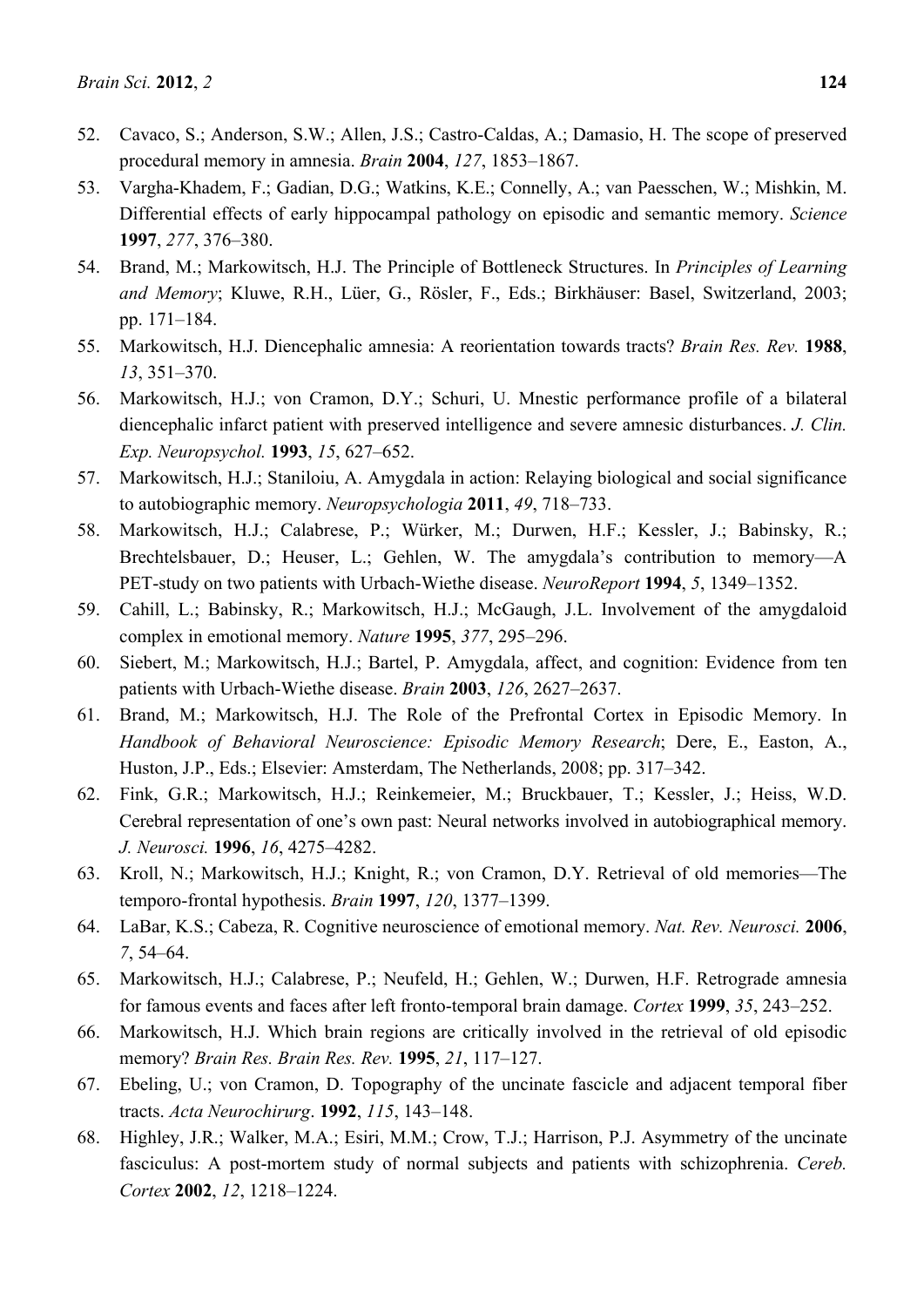- 69. Serra, L.; Fadda, L.; Buccione, I.; Caltagirone, C.; Carlesimo, G.A. Psychogenic and organic amnesia: A multidimensional assessment of clinical, neuroradiological, neuropsychological and psychopathological features. *Behav. Neurol.* **2007**, *18*, 53–64.
- 70. Markowitsch, H.J. Repressed Memories. In *Memory, Consciousness, and the Brain*; Tulving, E., Ed.; Psychology Press: Philadelphia, PA, USA, 2000; pp. 319–330.
- 71. Markowitsch, H.J.; Kessler, J.; Russ, M.O.; Frölich, L.; Schneider, B.; Maurer, K. Mnestic block syndrome. *Cortex* **1999**, *35*, 219–230.
- 72. Markowitsch, H.J.; Kessler, J.; Weber-Luxenburger, G.; van der Ven, C.; Heiss, W.-D. Neuroimaging and behavioral correlates of recovery from "mnestic block syndrome" and other cognitive deteriorations. *Neuropsychiatry Neuropsychol. Behav. Neurol.* **2000**, *13*, 60–66.
- 73. Markowitsch, H.J.; Kessler, J.; van der Ven, C.; Weber-Luxenburger, G.; Heiss, W.-D. Psychic trauma causing grossly reduced brain metabolism and cognitive deterioration. *Neuropsychologia* **1998**, *36*, 77–82.
- 74. Markowitsch, H.J. Functional retrograde amnesia—Mnestic block syndrome. *Cortex* **2002**, *38*, 651–654.
- 75. O'Brien, J.T. The "glucocorticoid cascade" hypothesis in man. *Br. J. Psychiatry* **1997**, *170*, 199–201.
- 76. Janet, P. *The Major Symptoms of Hysteria: Fifteen Lectures Given in the Medical School of Harvard University*; Macmillan: New York, NY, USA, 1907.
- 77. Kopelman, M. Focal retrograde amnesia and the attribution of causality: An exceptionally critical review. *Cogn. Neuropsychol*. **2000**, *17*, 585–621.
- 78. Anderson, M.C.; Green, C. Suppressing unwanted memories by executive control. *Nature* **2001**, *410*, 366–369.
- 79. Fujiwara, E.; Markowitsch, H.J. Das Mnestische Blockadesyndrom—Hirnphysiologische Korrelate von Angst und Stress. In *Neurobiologie der Psychotherapie*; Schiepek, G., Ed.; Schattauer: Stuttgart, Germany, 2004; pp. 186–212.
- 80. Norman, D.A.; Shallice, T. Attention to Action: Willed and Automatic Control of Behavior. In *Consciousness and Self-Regulation*; Davidson, R.J., Schwartz, G.E., Shapiro, D., Eds.; Plenum Press: New York, NY, USA, 1986; pp. 1–18.
- 81. Brand, M.; Eggers, C.; Reinhold, N.; Fujiwara, E.; Kessler, J.; Heiss, W.-D.; Markowitsch, H.J. Functional brain imaging in fourteen patients with dissociative amnesia reveals right inferolateral prefrontal hypometabolism. *Psychiatry Res. Neuroimaging* **2009**, *174*, 32–39.
- 82. Stracciari, A.; Fonti, C.; Guarino, M. When the past is lost: Focal retrograde amnesia. Focus on the "functional" form. *Behav. Neurol.* **2008**, *20*, 113–125.
- 83. Markowitsch, H.J. Psychogenic amnesia. *NeuroImage* **2003**, *20*, 132–138.
- 84. Welzer, H.; Markowitsch, H.J. Towards a bio-psycho-social model of autobiographical memory. *Memory* **2005**, *13*, 63–78.
- 85. Reinhold, N.; Markowitsch, H.J. Retrograde episodic memory and emotion: A perspective from patients with dissociative amnesia. *Neuropsychologia* **2009**, *47*, 2197–2206.
- 86. Smith, C.N.; Frascino, J.C.; Kripke, D.L.; McHugh, P.R.; Treisman, G.J.; Squire, L.R. Losing memories overnight: A unique form of human amnesia. *Neuropsychologia* **2010**, *38*, 2844–2840.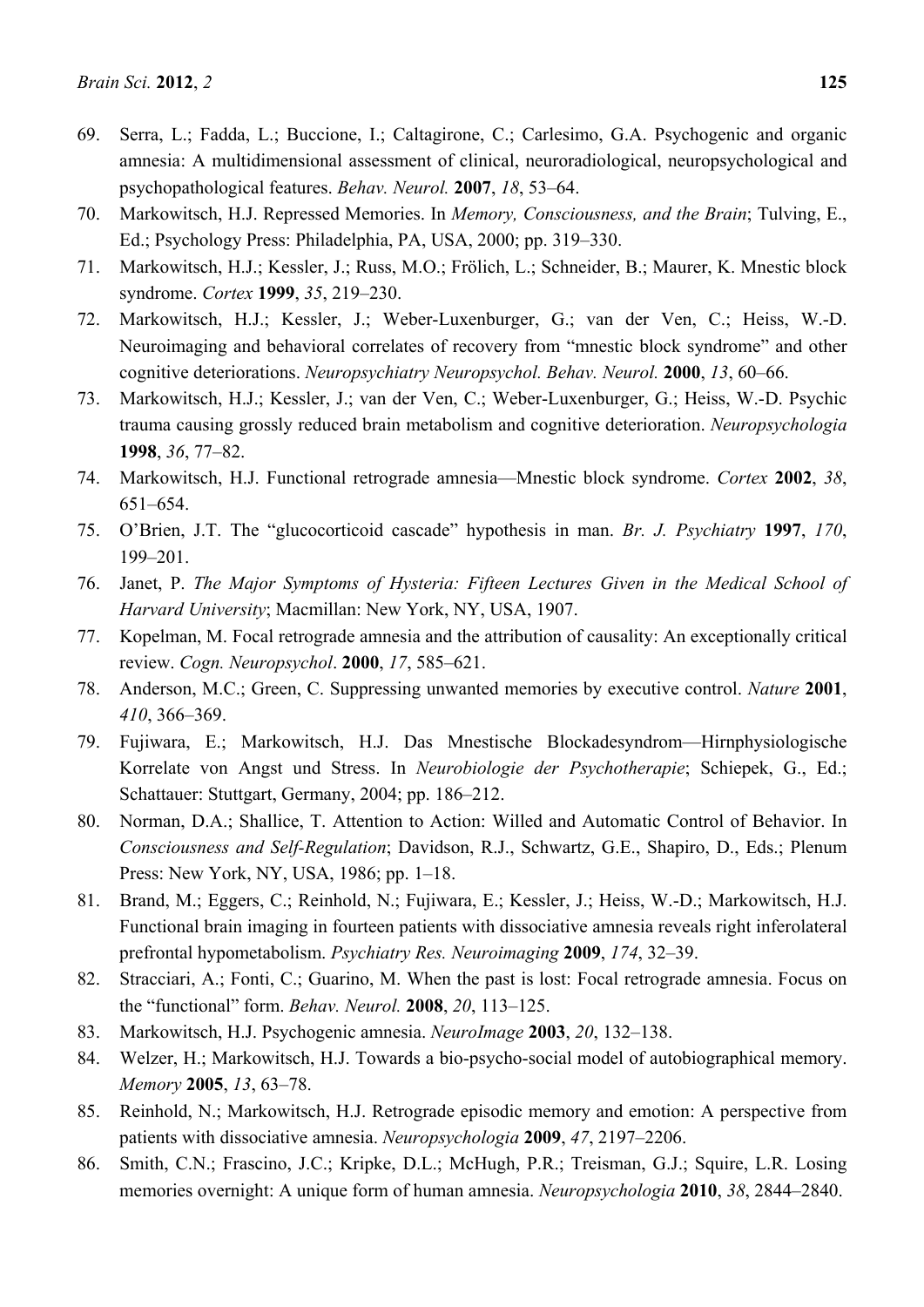- 87. Glisky, E.L.; Ryan, L.; Reminger, S.; Hardt, O.; Hayes, S.M.; Hupbach, A. A case of psychogenic fugue: I understand, aber ich verstehe nichts. *Neuropsychologia* **2004**, *42*, 1132–1147.
- 88. Tramoni, E.; Aubert-Khalfa, S.; Guye, M.; Ranjeva, J.P.; Felician, O.; Ceccaldi, M. Hypo-retrieval and hyper-suppression mechanisms in functional amnesia. *Neuropsychologia* **2009**, *47*, 611–624.
- 89. Coons, P.M.; Milstein, V. Psychogenic amnesia: A clinical investigation of 25 cases. *Dissociation* **1992**, *5*, 73–79.
- 90. Kanzer, M. Amnesia, a statistical study. *Am. J. Psychiatry* **1939**, *96*, 711–716.
- 91. Reinhold, N.; Markowitsch, H.J. Emotion and consciousness in adolescent psychogenic amnesia. *J. Neuropsychol.* **2007**, *1*, 53–64.
- 92. Anderson, M.C.; Reinholz, J.; Kuhl, B.A.; Mayr, U. Intentional suppression of unwanted memories grows more difficult as we age. *Psychol. Aging* **2011**, *26*, 397–405.
- 93. Maldonado, J.R.; Spiegel, D. Dissociative Disorders. In *The American Psychiatric Publishing Textbook of Psychiatry*, 5th ed.; Hales, R.E., Yudofsky, S.C., Gabbard, G.O., Eds.; American Psychiatric Publishing: Arlington, VA, USA, 2008; pp. 665–710.
- 94. Loewenstein, R.J. Psychogenic amnesia and psychogenic fugue: A comprehensive review. *Am. Psychiatr. Press Rev. Psychiatry* **1991**, *10*, 189–222.
- 95. Kritchevsky, M.; Chang, J.; Squire, L.R. Functional amnesia: Clinical description and neuropsychological profile of 10 cases. *Learn. Mem.* **2004**, *11*, 213–226.
- 96. Peigneux, P.; Schmitz, R.; Urbain, C. Sleep and Forgetting. In *Forgetting*; Della Sala, S., Ed.; Psychology Press: Hove, UK, 2010; pp. 165–184.
- 97. Croft, K.E.; Duff, M.C.; Kovach, C.K.; Anderson, S.W.; Adolphs, R.; Tranel, D. Detestable or marvellous? Neuroanatomical correlates of character judgment. *Neuropsychologia* **2011**, *48*, 1789–1801.
- 98. Suddendorf, T.; Addis, D.R.; Corballis, M.C. Mental time travel and the shaping of the human mind. *Phil. Trans. R. Soc. Lond.* **2009**, *B364*, 1317–1324.
- 99. Markowitsch, H.J.; Fink, G.R.; Thöne, A.I.M.; Kessler, J.; Heiss, W.-D. Persistent psychogenic amnesia with a PET-proven organic basis. *Cogn. Neuropsychiatry* **1997**, *2*, 135–158.
- 100. Burgl, G. Eine Reise in die Schweiz im epileptischen Dämmerzustande und die transitorischen Bewusstseinsstörungen der Epileptiker vor dem Strafrichter (A journey to Switzerland done in epileptic somnolence and the transitory disturbances of consciousness before the criminal judge). *Münchener Med. Wochenschr.* **1900**, 1270–1273.
- 101. Stier, E. *Wandertrieb und Pathologisches Fortlaufen bei Kindern* (*Poriomania and Pathological Running Away in Children*); Gustav Fischer: Jena, Germany, 1912.
- 102. Zingerle, H. *Ueber Transitorische Geistesstörungen und deren Forensische Beurteilung: Juristisch-psychiatrische Grenzfragen* (*On Transitory Mental Disturbances and Their Forensic Evaluation: Borderline or Minor Juridical-Psychiatric Cases*); Gustav Fischer: Jena, Germany, 1912.
- 103. Hennig-Fast, K.; Meister, F.; Frodl, T.; Beraldi, A.; Padberg, F.; Engel, R.R.; Reiser, M.; Möller, H.J.; Meindl, T. A case of persistent retrograde amnesia following a dissociative fugue: Neuropsychological and neurofunctional underpinnings of loss of autobiographical memory and self-awareness. *Neuropsychologia* **2008**, *46*, 2993–3005.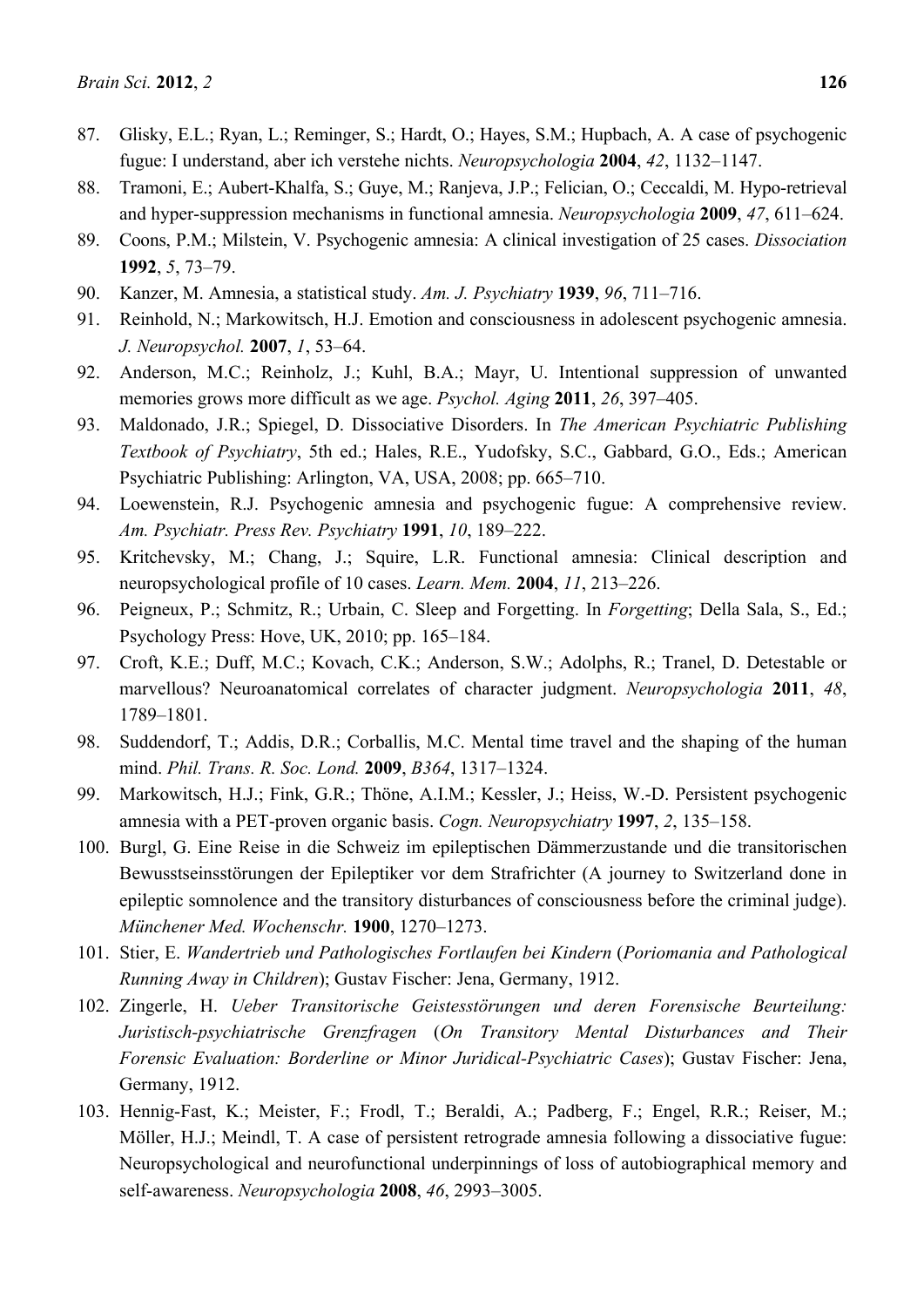- 104. Charcot, J.M. Sur un cas d'amnesie retro-anterograde (On a case with retro- and anterograde amnesia). *Rev. Med.* **1892**, *12*, 81–96.
- 105. Kessler, J.; Markowitsch, H.J.; Huber, M.; Kalbe, E.; Weber-Luxenburger, G.; Kock, P. Massive and persistent anterograde amnesia in the absence of detectable brain damage: Anterograde psychogenic amnesia or gross reduction in sustained effort? *J. Clin. Exp. Neuropsychol.* **1997**, *19*, 604–614.
- 106. Markowitsch, H.J.; Kessler, J.; Kalbe, E.; Herholz, K. Functional amnesia and memory consolidation. A case of persistent anterograde amnesia with rapid forgetting following whiplash injury. *Neurocase* **1999**, *5*, 189–200.
- 107. Kumar, S.; Rao, S.L.; Sunny, B.; Gangadhar, B. Widespread cognitive impairment in psychogenic amnesia. *Psychiatry Clin. Neurosci.* **2007**, *61*, 583–586.
- 108. Janet, P. L'amnesie hysterique (Hysterical amnesia). *Arch. Neurol. (Paris)* **1892**, *24*, 29–55.
- 109 Janet, P. Etude sur Quelques cas D'amnese Anterograde Dans la Maladie de la Desagregation Psychologique (Study of a Case of Anterograde Amnesia in the Malady of Psychological Disintegration). In *International Congress of Experimental Psychology*; Williams & Norgate: London, UK, 1892; pp. 25–30.
- 110. Janet, P.; Nicolas, S.; Penel, A. Study of cases of anterograde amnesia in a disease of mental disintegration. *Hist. Psychiatry* **2001**, *12*, 481–488.
- 111. Souques, A. Essai sur l'amnesie retro-anterograde dans l'hysterie, les traumatismes cerebraux et l'alcoolisme chronique (Essay about retrograde-anterograde amnesia in hysteria, cerebral trauma and chronic alcoholism). *Rev. Med. (Paris)* **1892**, *13*, 367–401.
- 112. Stevens, J.W. Korsakoff's psychosis superimposed upon melancholia. *J. Nerv. Ment. Dis.* **1907**, *34*, 447–458.
- 113. Grünthal, E.; Störring, G.E. Über das Verhalten bei umschriebener, völliger Merkunfähigkeit (On behavior in the isolated, complete disability to memorize). *Monats. Psychiatr. Neurol.* **1930**, *74*, 354–369.
- 114. Grünthal, E.; Störring, G.E. Ergänzende Beobachtungen und Bemerkungen zu dem in Band 74 (1930) dieser Zeitschrift beschriebenen Fall mit reiner Merkunfähigkeit (Supplementing observations und remarks to the case of pure loss of the ability to memorize, described in volume 74 (1930) of this journal). *Monats. Psychiatr. Neurol.* **1933**, *77*, 374–382.
- 115. Störring, G.E. Über den ersten reinen Fall eines Menschen mit völligem, isoliertem Verlust der Merkfähigkeit. (Gleichzeitig ein Beitrag zur Gefühls-, Willens- und Handlungspsychologie) (On the first pure case of a man with complete, isolated loss of memory. (At the same time a contribution to the psychology of emotions, will, and action)). *Arch. Ges. Psychol.* **1931**, *81*, 257–384.
- 116. Ribot, T. *Diseases of Memory*; D. Appleton and Company: New York, NY, USA, 1882.
- 117. Kapur, N.; Millar, J.; Colbourn, C.; Abbott, P.; Kennedy, P.; Docherty, T. Very long-term amnesia in association with temporal lobe epilepsy: Evidence for multiple-stage consolidation processes. *Brain Cogn.* **1997**, *35*, 58–70.
- 118. O'Connor, M.; Butters, N.; Miliotis, P.; Eslinger, P.; Cermak, L. The dissociation of anterograde and retrograde amnesia in a patient with herpes encephalitis. *J. Clin. Exp. Neuropsychol*. **1992**, *14*, 159–178.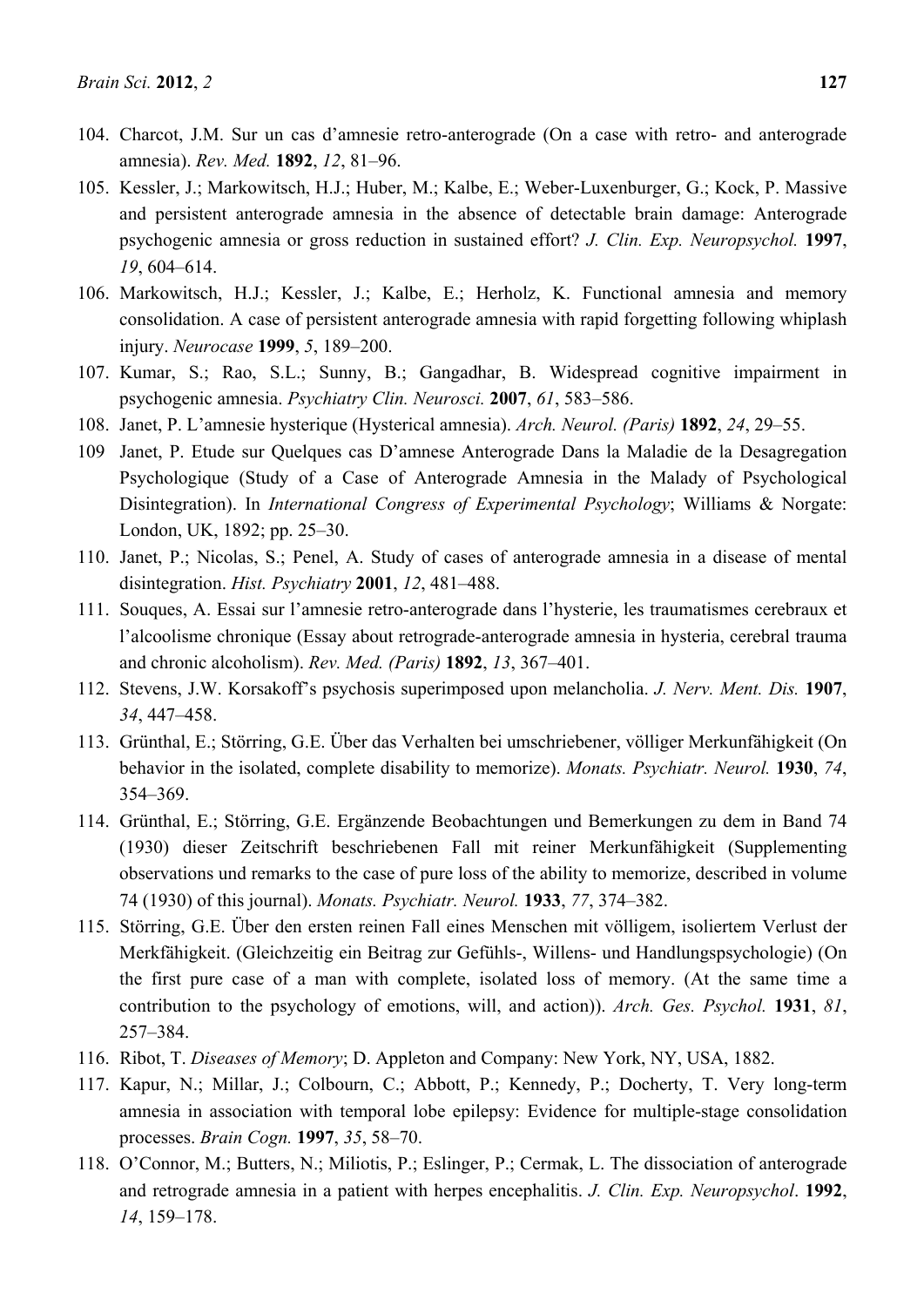- 120. Gudjonsson, G.H. The use of electrodermal responses in a case of amnesia (a case report). *Med. Sci. Law* **1979**, *19*, 138–140.
- 121. Glisky, E.L.; Delaney, S.M. Implicit memory and new semantic learning in posttraumatic amnesia. *J. Head Trauma Rehabil.* **1996**, *11*, 31–42.
- 122. Tranel, D.; Damasio, A.R. Knowledge without awareness: An autonomic index of facial recognition by prosopagnosics. *Science* **1985**, *228*, 1453–1454.
- 123. Bauer, R.M. Autonomic recognition of names and faces in prosopagnosia: A neuropsychological application of the guilty knowledge test. *Neuropsychologia* **1984**, *22*, 457–469.
- 124. Kohnstamm, O. Über das Krankheitsbild der retro-anterograden Amnesie und die Unterscheidung des spontanen und lernenden Merkens (On case aspects of retro-anterograde amnesia and the differentiation of spontaneous and learned remembrance). *Mschr. Psychiat. Neurol.* **1917**, *41*, 373–382.
- 125. Saul, R.E. Persistent focal retrograde amnesia: Functional or organic? *J. Neuropsychiatry Clin. Neurosci.* **2011**, *14*, 113.
- 126. Markowitsch, H.J.; Staniloiu, A. Memory, autonoetic consciousness, and the self. *Conscious. Cogn.* **2011**, *20*, 16–39.
- 127. Fujiwara, E.; Brand, M.; Kracht, L.; Kessler, J.; Diebel, A.; Netz, J.; Markowitsch, H.J. Functional retrograde amnesia: A multiple case study. *Cortex* **2008**, *44*, 29–45.
- 128. Claparede, E. Recognition et moiite (Recognition and me-ness). *Arch. Psychol.* **1911**, *11*, 79–90.
- 129. Thomas-Antérion, C.; Mazzola, L.; Foyatier-Michel, N.; Laurent, B. À la recherche de la mémoire perdue: Nature des troubles et mode de récupération d'un cas d'amnésie rétrograde pure (Searching for lost memory: The nature of disturbances and the way of rehabilitation in a case of pure retrograde amnesia). *Rev. Neurol.* **2008**, *164*, 271–277.
- 130. Tulving, E.; Hayman, C.A.G.; MacDonald, C.A. Long-lasting perceptual priming and semantic learning in amnesia: A case experiment. *J. Exp. Psychol. Learn. Mem. Cogn*. **1991**, *17*, 595–617.
- 131. Verfaellie, M.; Cermak, L.S.; Letourneau, L.; Zuffante, P. Repetition effects in a lexical decision task: The role of episodic memory in the performance of alcoholic Korsakoff patients. *Neuropsychologia* **1991**, *29*, 641–657.
- 132. Squire, L.R.; Bayley, P.J.; Smith, C.N. Amnesia: Declarative and Nondeclarative Memory. In *Encyclopedia of Neuroscience*; Squire, L.R., Ed.; Academic Press: Oxford, UK, 2009; pp. 289–294.
- 132. Warrington, E.K.; Weiskrantz, L. New method of testing long-term retention with special reference to amnesic states. *Nature* **1968**, *217*, 972–974.
- 133. Azienza, M.; Atalaia-Silva, K.C.; Gonzalez-Escamilla, G.; Gil-Neciga, E.; Suarez-Gonzalez, A.; Cantero, J.L. Associative memory deficits in mild cognitive impairment: The role of hippocampal formation. *NeuroImage* **2011**, *57*, 1331–1342.
- 134. Henke, K. A model for memory systems based on processing modes rather than consciousness. *Nat. Rev. Neurosci.* **2010**, *11*, 523–532.